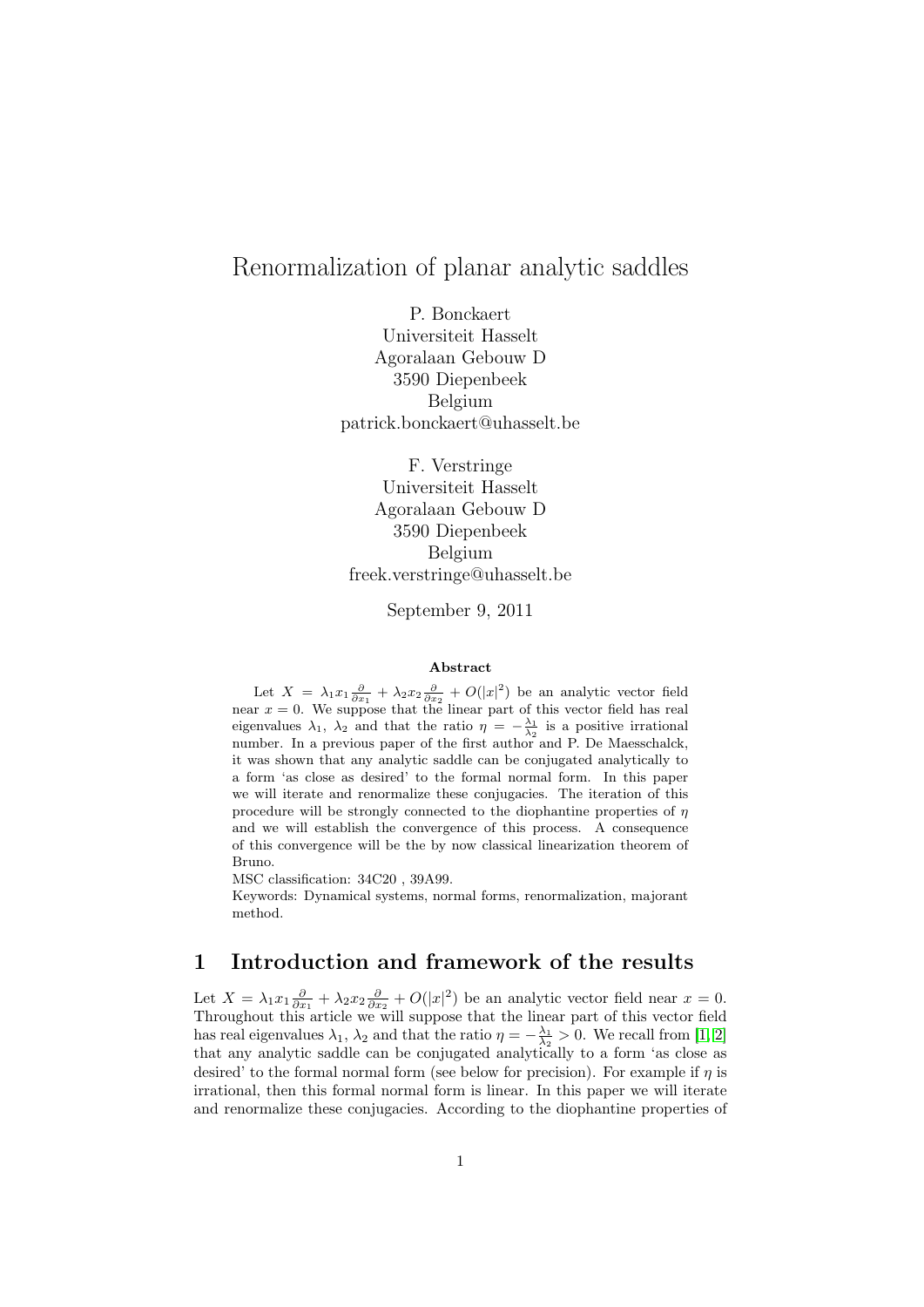$\eta$ , we will investigate the convergence of this process. A consequence of this will be the by now classical linearization theorem of Bruno, which we now state in any dimension:

**Theorem 1.** [\[3\]](#page-24-2) Let  $X = A + f$  be an analytic vector field near the origin such that  $X(0) = 0$ ,  $A = DX(0)$  and  $f = O(|x|^2)$ . Suppose that the linear part A has real eigenvalues  $\lambda_1, \lambda_2, \ldots, \lambda_n$  that satisfy the following condition

<span id="page-1-0"></span>
$$
-\sum_{k=1}^{\infty} 2^{-k} \log(\omega(2^k)) < \infty,\tag{1}
$$

where  $\omega(m) = \inf_{2 \leq |i| \leq m, 1 \leq j \leq n} |\langle \lambda, i \rangle - \lambda_j|$ . Then there exists an analytic coordinate transformation  $U = id + u$  that conjugates the given vector field X to its linear part A.

The holomorphic linearization results for saddles (i.e. at least one eigenvalue is positive and at least one is negative) where first proven by Siegel [\[13\]](#page-24-3) and later improved by many authors, see e.g. [\[12,](#page-24-4) [3,](#page-24-2) [9\]](#page-24-5). The result stated in Theorem [1](#page-1-0) is to our knowledge the best known so far and it is still unknown whether the Bruno condition is optimal in dimension higher than or equal to three. The result of Theorem [1](#page-1-0) was shown to be optimal in dimension two by Pérez-Marco and Yoccoz in [\[10\]](#page-24-6) by studying the holonomy map and using results of the classification of one-dimensional mappings by Yoccoz from [\[14\]](#page-24-7). Since this approach is rather indirect and depends explicitly on the continued fraction expansion of the number  $\eta$ , it is interesting to connect the analytic 'near' normal forms in [\[1,](#page-24-0) [2\]](#page-24-1) to Theorem [1](#page-1-0) where the continued fraction expansion of the number  $\eta$  plays a central role.

In the original article [\[3\]](#page-24-2) by Bruno, it is explained that, concerning two dimensional systems, condition [\(1\)](#page-1-0) can be translated as a condition on continued fractions of the ratio  $\eta = -\lambda_1/\lambda_2$ . If the continued fraction expansion of the number  $\eta$  is given as  $\frac{q_n}{p_n}$ ,  $n \in \mathbb{N}$ , then the equivalent condition is expressed as:

<span id="page-1-2"></span><span id="page-1-1"></span>
$$
\sum_{n\geq 2} \frac{\ln(p_{n+1})}{p_n} < \infty. \tag{2}
$$

The proof we give is interesting from another point of view. It is essentially an iteration of the reduction procedure that was intially proven in [\[2\]](#page-24-1). Let us explain their result first, as we will need a more refined version of it. It should be stressed that this result is very stable: it holds under perturbations of a parameter, even if the parameter enters explicitly in the linear part. We will state this result not in its full generality, but restrict to what is relevant with respect to our problem. We will omit the parameter dependence and the corresponding results concerning formal Gevrey vector fields since we will not need it. The idea of the reduction is that it is possible to remove from a given vector field those monomials that have indices corresponding to a certain 'good' set

$$
G_C = \{(k, j) \in \mathbb{N}^n \times \{1, 2, \dots, n\} \mid |\langle \lambda, k \rangle - \lambda_j| > C|k|, \text{ and } |k| \ge 2\}. \tag{3}
$$

The idea is that monomials  $x^k e_j$  corresponding to an index  $(k, j) \in G_C$  are 'sufficiently far away from resonance'. What remains after a suitable analytic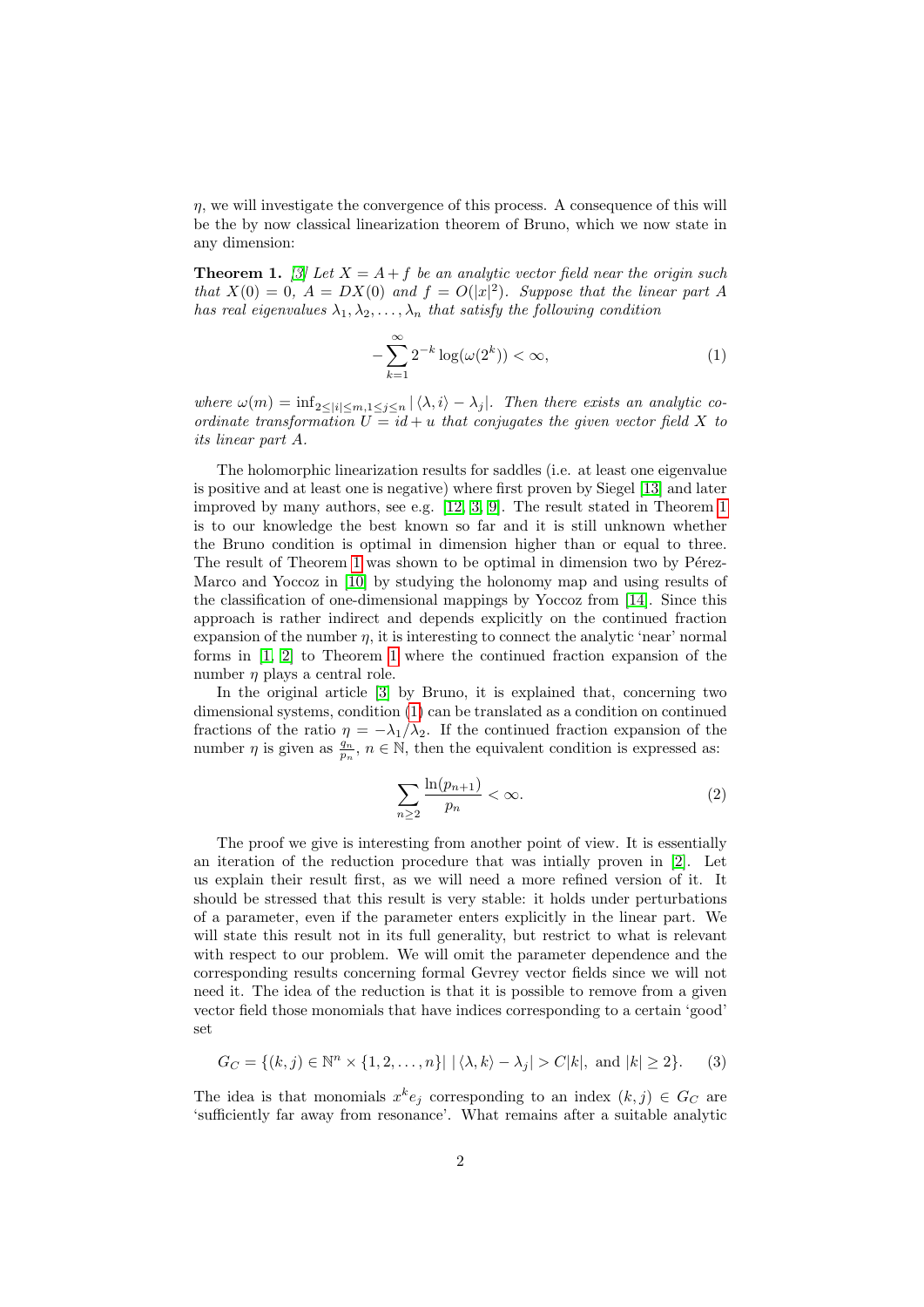coordinate transformation is a reduced vector field with terms that have indices corresponding to a (cone-shaped) bad set

<span id="page-2-2"></span>
$$
B_C = \{(k, j) \in \mathbb{N}^n \times \{1, 2, \dots, n\} \mid |\langle \lambda, k \rangle - \lambda_j| \le C |k|, \text{ and } |k| \ge 2\}. \tag{4}
$$

More precisely:

<span id="page-2-0"></span>**Theorem 2.** [\[1\]](#page-24-0) Let and let  $X = A + \sum_{(k,j)} f_{k,j} x^k \frac{\partial}{\partial x_j}$  be an analytic vector field. Here  $A = DX(0)$ , the linear part of X, is in diagonal form and has eigenvalues  $\lambda_1, \lambda_2, \ldots, \lambda_n$ . There exists an analytic coordinate transform  $U = x + \sum_{(k,j)} u_{k,j} x^k \frac{\partial}{\partial x_j}$  containing only terms in the good set, i.e.  $u_{k,j} \neq$  $0 =$  $\sum$  $\Rightarrow$   $(k, j) \in \mathbf{G}_C$ , that transforms X into a analytic vector field  $Y = A +$  $(a_{k,j}) g_{k,j} x^k \frac{\partial}{\partial x_j}$  and Y contains only bad terms i.e.  $g_{k,j} \neq 0 \implies (k,j) \in \mathbf{B}_C$ .

Both the good and the bad set depend on a parameter C. As C tends to zero, the opening angle of the 'cone'  $B_C$  tends to zero and the reduced systems has far fewer terms, although the radius of convergence of the normal form transformation may tend to zero. In the nonresonant case, the formal limit exists and the corresponding normal form is the linear system  $Y = A$ , it is however not clear that the corresponding normal form formal transformation actually converges. The intention of this text is to build a transformation  $U = id + u$  as an infinite composition

<span id="page-2-1"></span>
$$
U = (\mathrm{id} + u_2) \circ (\mathrm{id} + u_3) \circ \dots \tag{5}
$$

The transformation id  $+ u_i$  transforms a vector field containing only bad terms corresponding to the parameter  $C = C_i$  to a vector field containing only bad terms corresponding to the parameter  $C = C_{i+1}$ . The main idea is now to choose an appropriate rate at which  $C_i$  goes to zero. This rate depends explicitly on the continued fraction expansion of  $\eta$ . Moreover, at each step we will have to take the flatness of the given reduced form into account. To give the estimate of this flatness is one of the key points in the proof. This again depends explicitly on the continued fraction expansion of  $\eta$ . At each step we will renormalize the given equation. The renormalization operator consists essentially of a rescaling of the equation and the weight of the rescaling is directly related to the flatness of the reduced form. We give a more geometric approach of our ideas afterwards in Section [4.](#page-18-0) The approach is, as we will explain, completely equivalent.

The method of proof we provide can possibly be extended towards systems of larger dimension. In order to do so, one needs a higher dimensional alternative for the continued fractions. Such alternatives have been developed in relation with Hamiltonian dynamics, see e.g. [\[4\]](#page-24-8). Moreover, it is interesting to compare the proofs in [\[5,](#page-24-9) [6,](#page-24-10) [4\]](#page-24-8) to our proofs: they use a similar idea of an iteration-renormalization technique in Fourier space. It is also worth to note that the authors of [\[4\]](#page-24-8) recently succeeded in extending their scheme to a higher dimensional case by using a more dimensional equivalent of continued fractions.

The structure of this text is as follows: in Section [2](#page-3-0) we provide a quantitative version of Theorem [2](#page-2-0) in dimension 2. This is necessary because we need a good estimate on the radius of convergence of the reduced form as well as on the corresponding transformation to be able to control the infinite composition [\(5\)](#page-2-1). In Section [3](#page-10-0) we prove our main result. We proceed then by explaining its more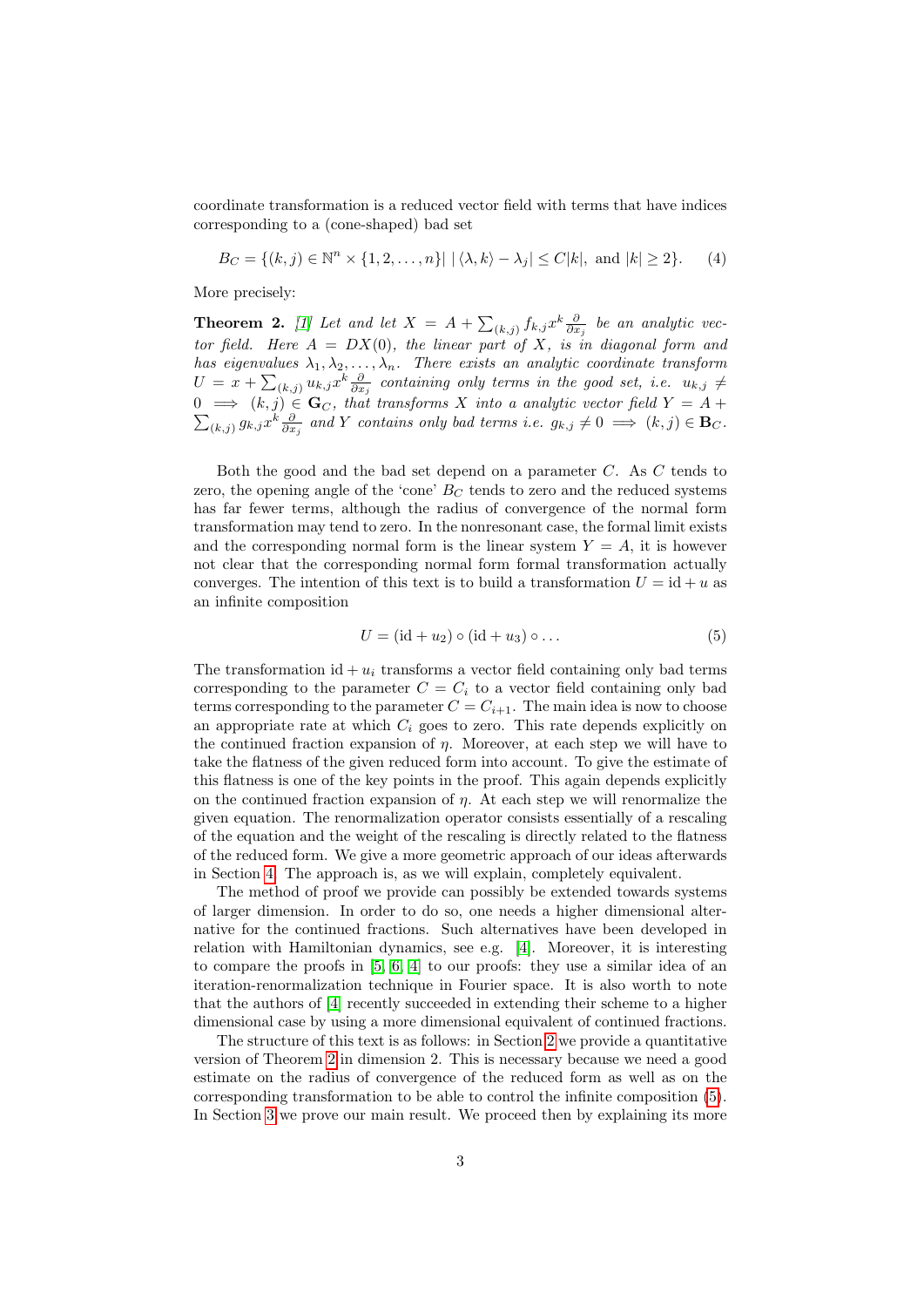geometric interpretation in Section [4.](#page-18-0) We shall need some results on continued fractions, some of which are standard, and others are perhaps less known. In order to be self-contained, we add them in an Appendix.

### <span id="page-3-0"></span>2 One step in the conjugacy procedure

In this entire section we prove the subsequent theorem, that will serve as a tool to make a single step in the renormalization process that we build afterwards. It is essentially a quantified version of Theorem [2,](#page-2-0) that was originally proven by the use of the implicit function theorem: it will provide us estimates on how large the usually unspecified neighbourhoods are that appear in the implicit function theorem.

Let us first state the result that we prove in this section, the norms that are used in this statement are defined afterwards.

**Theorem 3.** Let  $C > 0$ ,  $0 < \delta < 1$ ,  $0 < \delta_1 < 2/5$ ,  $\delta_2 = \delta_1/2$ ,  $M = \frac{1}{C\delta}$ . We put  $f = (f_1, f_2), u = (u_1, u_2)$  and  $g = (g_1, g_2)$  and  $A(x, y) = (\lambda_1 x, \lambda_2 y)$ .

Suppose furthermore that f is local analytic in the neighbourhood of the origin,  $f = O(|x|^2)$  and  $||f||_{\delta+\delta_1,\mathcal{A}} \le \min\{\frac{1}{16M^2\delta_1}, \frac{\delta_1}{8M}\}\.$  Then the given vector field

<span id="page-3-3"></span><span id="page-3-2"></span><span id="page-3-1"></span>
$$
X = (\lambda_1 x + f_1(x, y)) \frac{\partial}{\partial x} + (\lambda_2 y + f_2(x, y)) \frac{\partial}{\partial y}
$$
 (6)

can be conjugated to an analytic reduced form

$$
Y = (\lambda_1 x_1 + g_1(x_1, y_1)) \frac{\partial}{\partial x_1} + (\lambda_2 y_1 + g_2(x_1, y_1)) \frac{\partial}{\partial y_1}
$$
(7)

by means of an analytic near-identity transformation

$$
(x,y) = U(x_1,y_1) = (x_1 + u_1(x_1,y_1), y_1 + u_2(x_1,y_1)).
$$
\n(8)

Moreover the reduced form and the transformation satisfy the following properties, where  $B_C$  and  $G_C$  are defined in [\(4\)](#page-2-2) and [\(3\)](#page-1-1):

- 1.  $g_i(x, y) = \sum_{(k,i) \in B_C} g_{k,i} x^k$ ,
- 2.  $u_i(x, y) = \sum_{(k,i) \in G_C} u_{k,i} x^k$ ,
- 3.  $||g||_{\delta,\mathcal{A}} \leq \delta_2/2$ ,
- <span id="page-3-4"></span>4.  $||u||_{\delta B} < \delta_2/2$ .

The proof will be a consequence of Proposition [11](#page-10-1) that is proven at the end of this section. Throughout this section we will use the notations as in the statement of the above theorem. The definitions of the norms are as follows:

**Definition 4.** Given  $\delta > 0$ , we define the following normed spaces of analytic functions:

$$
\mathcal{A}_{\delta} := \{ f = \sum_{|k| \ge 2} a_k x^k | \ ||f||_{\delta, \mathcal{A}} := \sum_{k \ge 2} |a_k| \delta^{|k|} < \infty \},
$$
\n
$$
\mathcal{B}_{\delta} := \{ f = \sum_{|k| \ge 2} a_k x^k | \ ||f||_{\delta, \mathcal{B}} := \max \{ ||f||_{\delta, \mathcal{A}}, ||Df||_{\delta, \mathcal{A}} \} < \infty \},
$$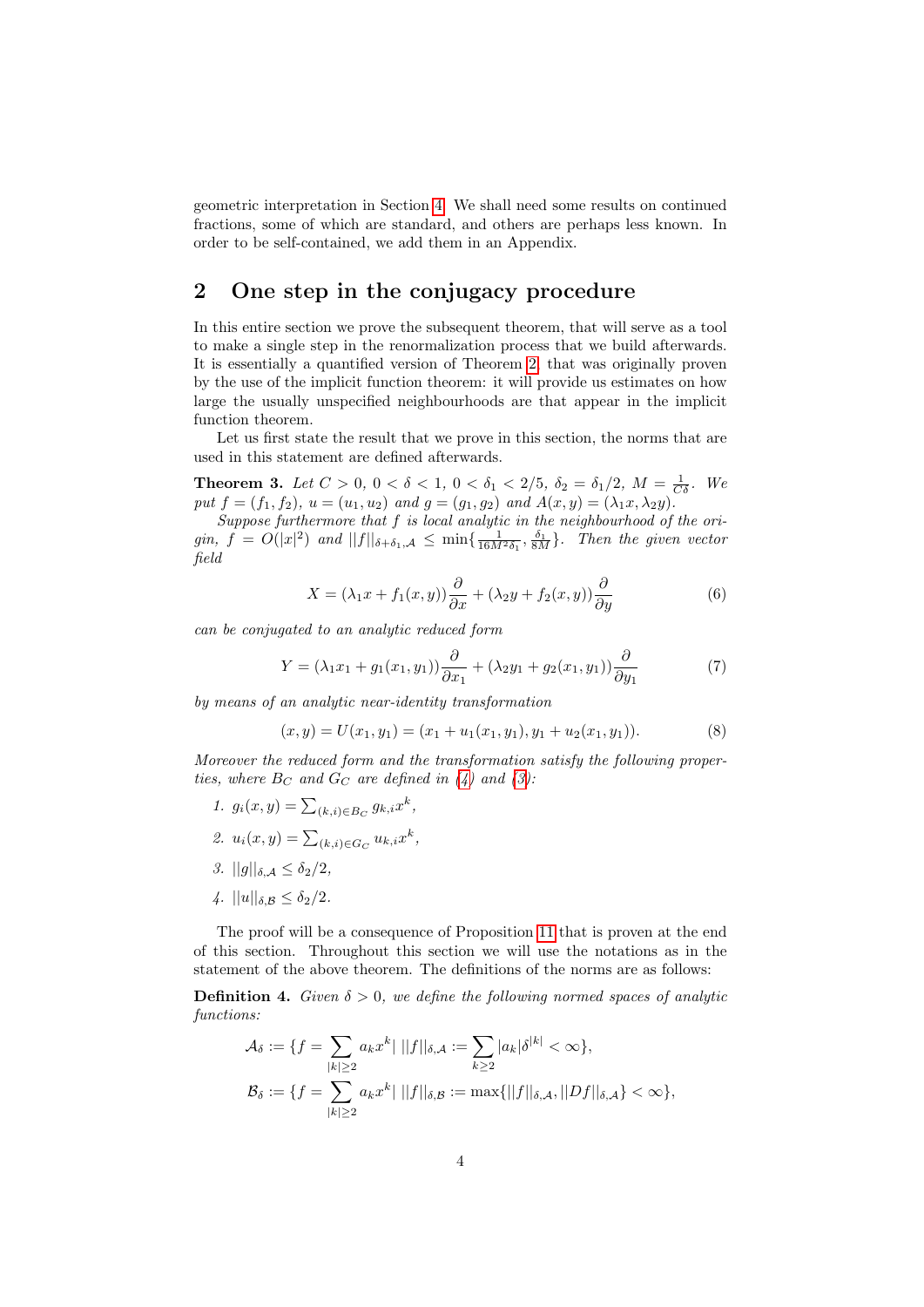we will drop the index  $A$  or  $B$  in the notation of the norms whenever no confusion is possible.

We want to transform equation [\(6\)](#page-3-1) into [\(7\)](#page-3-2) by means of the analytic coordinate transform [\(8\)](#page-3-3). It is clear that at the formal level this transformation can be chosen such that  $u_1(x_1, y_1) = \sum_{(k, 1) \in G_C} u_{k,1} x_1^{k_1} x_2^{k_2}$  and  $u_2(x_1, y_1) =$  $\sum_{(k,2)\in G_C} u_{k,2}x_1^{k_1}x_2^{k_2}$ . We explain that these series are actually convergent and we give a precise estimate on the radius of convergence of the transformation and their corresponding normal form [\(7\)](#page-3-2). Let  $\mathbf{x} = (x, y)$  and  $\mathbf{x}_1 = (x_1, y_1)$ . The initial equation [\(6\)](#page-3-1) can be written in the form  $\dot{\mathbf{x}} = A\mathbf{x} + f(\mathbf{x})$ , the coordinate transform  $\mathbf{x} = \mathbf{x}_1 + u(\mathbf{x}_1)$  turns this into equation  $\dot{\mathbf{x}}_1 = (I + Du)^{-1} (A + f)$  $(I + u)(\mathbf{x}_1) = A \mathbf{x}_1 + g(\mathbf{x}_1)$ . Hence

<span id="page-4-0"></span>
$$
A + g = (I + Du)^{-1}.(A + f) \circ (I + u)
$$
  
\n
$$
\Leftrightarrow (I + Du).(A + g) = (A + f) \circ (I + u)
$$
  
\n
$$
\Leftrightarrow \mathcal{F}(u, g, f) = 0,
$$

where  ${\mathcal F}$  is the functional

$$
\mathcal{F}: U \times V \times W \longrightarrow \mathcal{A}_{\delta}: (u, g, f) \mapsto Du.(A + g) - A.u + g - f \circ (\mathrm{id} + u),
$$
  
\n
$$
X := \{u \in \mathcal{B}_{\delta} | u = \sum_{k \in G_C} u_{kj} x^k e_j \};
$$
  
\n
$$
U := \{u \in X | ||u||_{\delta, \mathcal{B}} < \delta_1 \};
$$
  
\n
$$
V := \{g \in \mathcal{A}_{\delta} | g = \sum_{k \in B_C} g_{kj} x^k e_j \};
$$
  
\n
$$
W := \mathcal{A}_{\delta + \delta_1};
$$
  
\n(9)

The idea in [\[1\]](#page-24-0) is to find for a fixed f a solution  $u(f)$ ,  $g(f)$  of this functional equation for some  $\delta > 0$  by means of an implicit function theorem. In order to do so the authors of [\[1\]](#page-24-0) proved a somewhat different version of the following lemma.

**Lemma 5.** The functional F is  $C^1$  in a neighbourhood of the origin and the norm of  $\mathcal{L} = D_{(u,g)} \mathcal{F}(0,0,0)^{-1}$  is bounded by  $\frac{1}{C\delta}$ , if  $\delta < 1$ .

*Proof.* It follows from [\[1\]](#page-24-0) that  $(u, f, g) \mapsto f \circ (\mathrm{id} + u)$  is  $C^1$ .  $Du.A - A.u$  is linear and continuous in  $u$ .  $Du$ .g is bilinear and continuous. The presence of the term  $Du.(A+g)$  is the main reason why a  $C^1$ -norm is chosen for the transformation u. The boundedness of  $\mathcal L$  follows from:

$$
||Du.g|| = \left\| \begin{pmatrix} \frac{\partial u_1}{\partial x_1} & \cdots \frac{\partial u_1}{\partial x_n} \\ \vdots & \cdots & \vdots \\ \frac{\partial u_n}{\partial x_1} & \cdots \frac{\partial u_n}{\partial x_n} \end{pmatrix} . g \right\|
$$
  
= 
$$
\sum_{\alpha=1}^n \sum_{j=1}^n ||\frac{\partial u_\alpha}{\partial x_j} g_j e_\alpha||_\delta
$$
  

$$
\leq n^2 \max_{\alpha,j} ||\frac{\partial u_\alpha}{\partial x_j}||_\delta . ||g_j||_\delta
$$
  

$$
\leq n^2 ||Du||_\delta . ||g||_\delta .
$$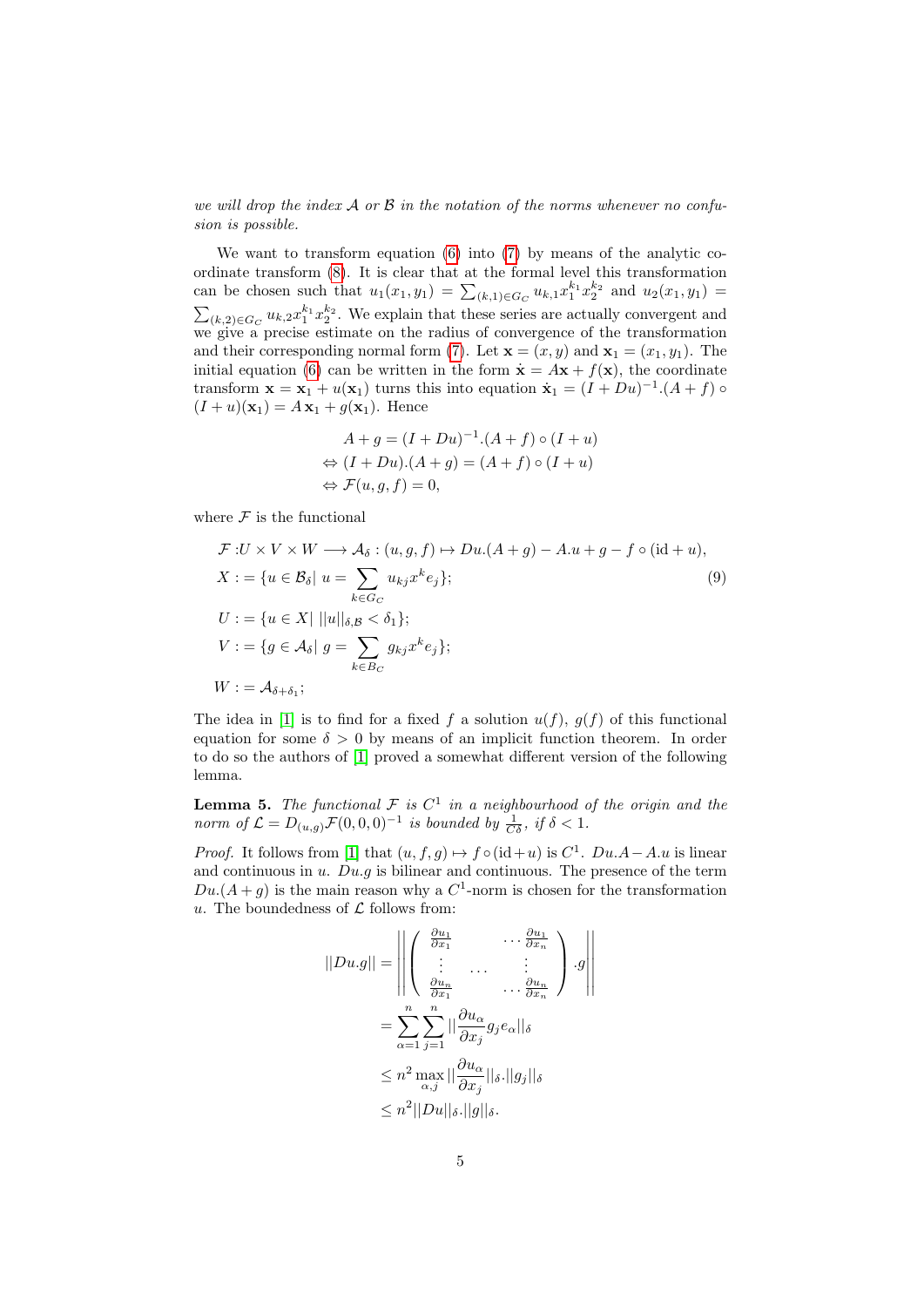We calculate the Gateaux derivatives of  $\mathcal F$  at  $(0,0,0)$  and find

$$
D_u \mathcal{F}(0,0,0).u = \lim_{t \to 0} \frac{tDu.A - tA.u}{t} = Du.A - A.u,D_f \mathcal{F}(0,0,0).f = \lim_{t \to 0} \frac{tf \circ id}{t} = f,D_g \mathcal{F}(0,0,0).g = \lim_{t \to 0} \frac{-tg}{t} = -g.
$$
 (10)

Hence  $D_{(u,g)}\mathcal{F}(0,0,0) \cdot (\hat{u},\hat{g}) = D\hat{u} \cdot A - A\cdot \hat{u} - \hat{g}$ . We invert this operator. Remark that  $\mathcal{L} = D_{(u,g)}^{\dagger} \mathcal{F}(0,0,0) : X \times V \to \mathcal{A}_{\delta}$ . Take now  $m = \sum_{j=1}^{n} \sum_{k \in \mathbb{N}^n} m_k x^k e_j \in$  $\mathcal{A}_{\delta}$ . Then  $m = w+v$ , where  $w = \sum_{(k,j) \in \mathbf{G}_C} m_k x^k e_j$  and  $v = \sum_{(k,j) \in \mathbf{B}_C} m_k x^k e_j$ . Clearly  $\mathcal{L}^{-1}.v = -v$ , and  $u = \mathcal{L}^{-1}.w = \sum_{(k,j) \in \mathbf{G}_C}$  $m_{k,j}$  $\frac{m_{k,j}}{\langle \lambda, k \rangle - \lambda_j} x^k e_j$ . We have:

$$
||u||_{\delta} = || \sum_{(k,j)\in \mathbf{G}_C} \frac{k_i.m_{k,j}}{\langle \lambda, k \rangle - \lambda_j} x^k e_j ||_{\delta}
$$
  

$$
\leq \frac{1}{C} || \sum_{(k,j)\in \mathbf{G}_C} m_{k,j} x^k e_j ||_{\delta}
$$
  

$$
\leq \frac{1}{C} ||m||_{\delta}.
$$

$$
\|\frac{\partial u}{\partial x_i}\|_{\delta} = \|\sum_{(k,j)\in\mathbf{G}_C} \frac{k_i.m_{k,j}}{\langle \lambda, k \rangle - \lambda_j} x^{k-e_i} e_j\|_{\delta}
$$
  
\n
$$
\leq \frac{1}{C} \|\sum_{(k,j)\in\mathbf{G}_C} m_{k,j} x^{k-e_i} e_j\|_{\delta}
$$
  
\n
$$
\leq \frac{1}{C} \sum_{(k,j)\in\mathbf{G}_C} |m_{k,j}| \delta^{|k|-1}
$$
  
\n
$$
\leq \frac{1}{C\delta} \sum_{(k,j)\in\mathbf{G}_C} |m_{k,j}| \delta^{|k|}
$$
  
\n
$$
\leq \frac{1}{C\delta} ||m||_{\delta}.
$$

**Remark 6.** We have been a bit sloppy in the proof of the  $C^1$  property; but it should be noted that we do not use it below.

 $\Box$ 

We will use the previous lemma to construct a solution of  $\mathcal{F}(u, g, f) = 0$  for a fixed  $f$  by means of a fixed point construction.

Suppose therefore that we are given the functional

$$
\mathcal{F}(u, g, f) = Du.(A + g) - A.u + g - f \circ (id + u),
$$

defined as in [\(9\)](#page-4-0) and we want to solve for  $u(f), g(f)$  for  $||f||$  small enough. We remark that the functional is well defined and  $C<sup>1</sup>$  in a neighbourhood of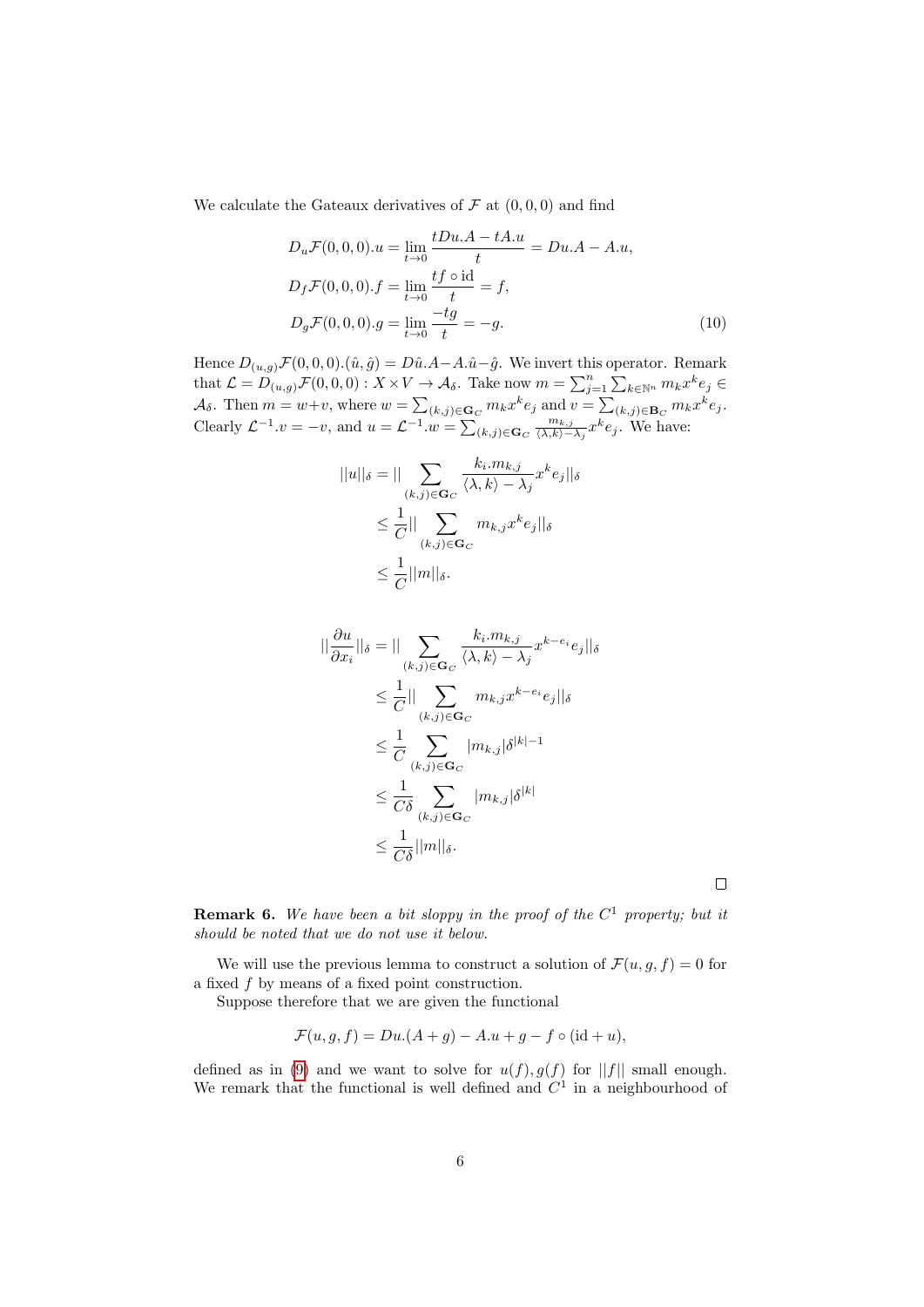the origin if  $\max(||Du||_{\delta}, ||u||_{\delta}) < \delta_1$ ,  $||g||_{\delta}$  is well defined and  $||f||_{\delta+\delta_1}$  is welldefined. Recall that  $\mathcal{L} = d\mathcal{F}(0, 0, 0)$ . We prove that the mapping

<span id="page-6-2"></span>
$$
T_f(u,g) = -\mathcal{L}^{-1} \left( Du.g - f \circ (\mathrm{id} + u) \right)
$$

has a fixed point  $(u, g) = T_f(u, g)$  whenever f is small enough. This implies that  $\mathcal{F}(u, g, f) = 0$ . We shall use contractive properties of  $T_f(u, g)$ . Let now  $0 < \delta_2 < \delta_1$ ,  $||u||_\delta < \frac{\delta_2}{2}$ ,  $||u'||_\delta < \frac{\delta_2}{2}$ ; we will fix the value of  $\delta_2$  later on to  $\delta_1/2$ . We use the mean value theorem and Cauchy estimate and find that

$$
|f(x+u(x)) - f(x+u'(x))| \le \sup_{\|\eta\| \le \delta + \delta_2} |Df(\eta)| \cdot |u(x) - u'(x)|
$$
  

$$
\le \frac{||f||_{\delta + \delta_1}}{\delta_1 - \delta_2} ||u - u'||_{\delta}.
$$
 (11)

Now let  $||(u, g)||_{\delta} = \max{||g||_{\delta}, ||u||_{\delta}, ||Du||_{\delta}}$ , then

$$
||T_f(u,g) - T_f(u',g')||_{\delta} \le ||\mathcal{L}^{-1}||.(||Du.g - Du'.g'||_{\delta} + ||f \circ (\mathrm{id} + u) - f \circ (\mathrm{id} + u')||_{\delta})
$$
  
\n
$$
\le ||\mathcal{L}^{-1}||.(||Du||_{\delta}||g - g'||_{\delta} + ||Du - Du'||_{\delta}||g'||_{\delta}
$$
  
\n
$$
+ ||f \circ (\mathrm{id} + u) - f \circ (\mathrm{id} + u')||_{\delta})
$$
  
\n
$$
\le ||\mathcal{L}^{-1}||. (||Du||_{\delta}||g - g'||_{\delta} + ||Du - Du'||_{\delta}||g'||_{\delta}
$$
  
\n
$$
+ \frac{||f||_{\delta + \delta_1}||u - u'||_{\delta}}{\delta_1 - \delta_2}.
$$

We now introduce a majorating scheme. In order to do so, we define the following:  $M = ||\mathcal{L}^{-1}||$ ;  $(u_0, g_0) = T_f(0,0)$ ;  $(u_{n+1}, g_{n+1}) := T_f(u_n, g_n)$ ;  $\tilde{y}_n :=$  $||T_f(u_n, g_n)||_{\delta}$  and  $\tilde{x}_n := ||(u_{n+1}, g_{n+1})-(u_n, g_n)||_{\delta} = ||T_f(u_{n+1}, g_{n+1})-T_f(u_n, g_n)||_{\delta}.$ Then clearly we have that

$$
\tilde{y}_{n+1} = ||T_f(u_{n+1}, g_{n+1})||_{\delta} = ||(u_{n+2}, g_{n+2})||_{\delta}
$$
\n
$$
\leq ||(u_{n+2}, g_{n+2}) - (u_{n+1}, g_{n+1})||_{\delta} + ||(u_{n+1}, g_{n+1})||_{\delta} \leq \tilde{x}_{n+1} + \tilde{y}_n
$$
\n
$$
\tilde{x}_{n+1} = ||T_f(u_{n+1}, g_{n+1}) - T_f(u_n, g_n)||
$$
\n
$$
\leq M. \left( (||(u_{n+1}, g_{n+1})||_{\delta} + ||(u_n, g_n)||_{\delta})||(u_{n+1} - u_n, g_{n+1} - g_n)||_{\delta} + \frac{||f||_{\delta + \delta_1}||u_{n+1} - u_n||_{\delta}}{\delta_1 - \delta_2} \right)
$$
\n
$$
\leq M(\tilde{y}_n \tilde{x}_n + \tilde{y}_{n-1} \tilde{x}_n) + \frac{M||f||_{\delta + \delta_1}}{\delta_1 - \delta_2} \tilde{x}_n.
$$
\n(12)

Hence it is natural to consider the recursion

<span id="page-6-1"></span><span id="page-6-0"></span>
$$
\begin{cases}\n y_0 = x_0 = ||T_f(0,0)||_\delta = ||f||_\delta \\
 x_{n+1} = \beta x_n + \alpha x_n y_n, \\
 y_{n+1} = x_{n+1} + y_n\n\end{cases}
$$
\n(13)

where  $\alpha := 2M$  and  $\beta := \frac{M||f||_{\delta + \delta_1}}{s}$  $\frac{\delta_1 - \delta_2}{\delta_1 - \delta_2}$ . Remark that whenever we find a convergent, positive solution  $(x_n, y_n)$  of the difference equation [\(13\)](#page-6-0), it will be a majorant of  $(\tilde{x}_n, \tilde{y}_n)$ , due to the inequalities given by [\(12\)](#page-6-1). Hence the corresponding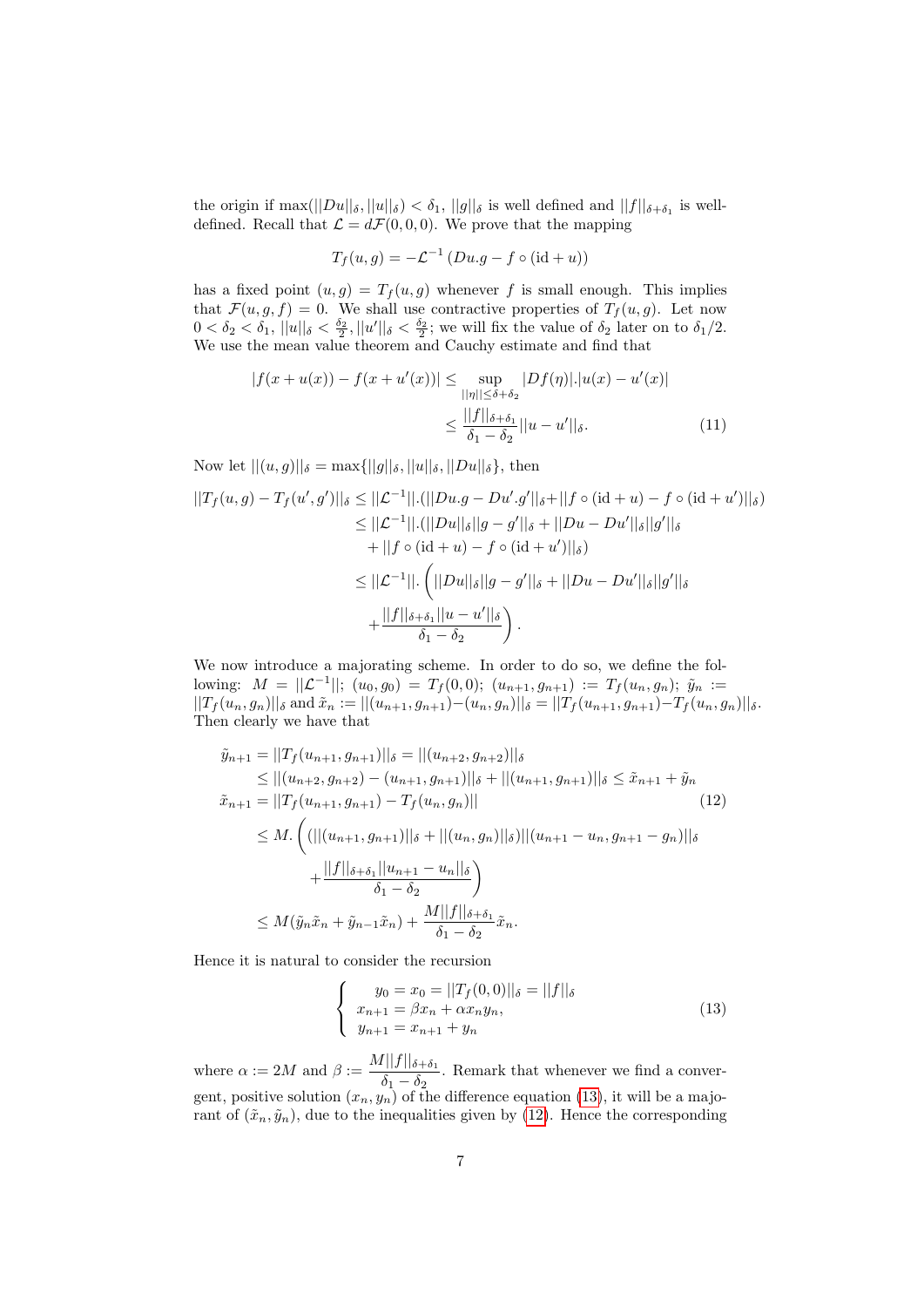$(u_n, g_n)$  is a Cauchy sequence in the Banach space  $\mathcal{A}_{\delta} \times \mathcal{B}_{\delta}$  and converges to some  $(u, g)$  that is a solution of the fixed point problem  $(u, g) = T_f(u, g)$ . For sure we have to take into account that for all  $n \in \mathbb{N}$  we maintain  $y_n \leq \frac{\delta_2}{2}$  during the iteration process to make sure that the Cauchy estimate given by  $(11)$  and used in the estimate of equation [\(12\)](#page-6-1) is valid. We first study the convergence of equation [\(13\)](#page-6-0) by means of the following theorem. Afterwards we deal with the initial conditions and translate them in terms of the original problem.

Theorem 7. Consider the recursively defined sequences

$$
\begin{cases}\n x_{n+1} = \beta x_n + \alpha x_n y_n, \\
 y_{n+1} = y_n + \beta x_n + \alpha x_n y_n,\n\end{cases}
$$
\n(14)

where  $\alpha > 0$ ,  $0 < \beta < 1$ . Suppose that  $x_0 = y_0 > 0$  and suppose that for certain  $\beta < \beta' < 1$  we have that

<span id="page-7-0"></span>
$$
x_0 \le \frac{(\beta' - \beta)(1 - \beta')}{\alpha}.\tag{15}
$$

Then the sequences  $(x_n)_{n\in\mathbb{N}}$  and  $(y_n)_{n\in\mathbb{N}}$  are both convergent.

Proof. We show by induction that:

$$
x_n \le (\beta')^n x_0 \text{ and } y_n \le \sum_{k=0}^n (\beta')^k x_0.
$$

This is clearly true for  $n = 0$ . Suppose that this statement is true for all  $0 \leq m \leq n$ ; then it is also true for  $n + 1$ . Indeed:

$$
y_n \le \sum_{k=0}^n (\beta')^k x_0 \le \frac{x_0}{1 - \beta'},\tag{16}
$$

Hence

$$
x_{n+1} = x_n(\beta + \alpha y_n) \le (\beta')^n x_0(\beta + \frac{\alpha x_0}{1 - \beta'})
$$
  

$$
\le (\beta')^{n+1} x_0,
$$

and

$$
y_{n+1} = y_n + x_n \le \sum_{k=0}^n (\beta')^k x_0 + (\beta')^{n+1} x_0
$$
  

$$
\le \sum_{k=0}^{n+1} (\beta')^k x_0,
$$

This concludes the theorem.

<span id="page-7-2"></span>Corollary 8. Consider the recursively defined sequences

$$
\begin{cases}\nx_{n+1} = \beta x_n + \alpha x_n y_n, \\
y_{n+1} = y_n + \beta x_n + \alpha x_n y_n,\n\end{cases}
$$

<span id="page-7-1"></span> $\Box$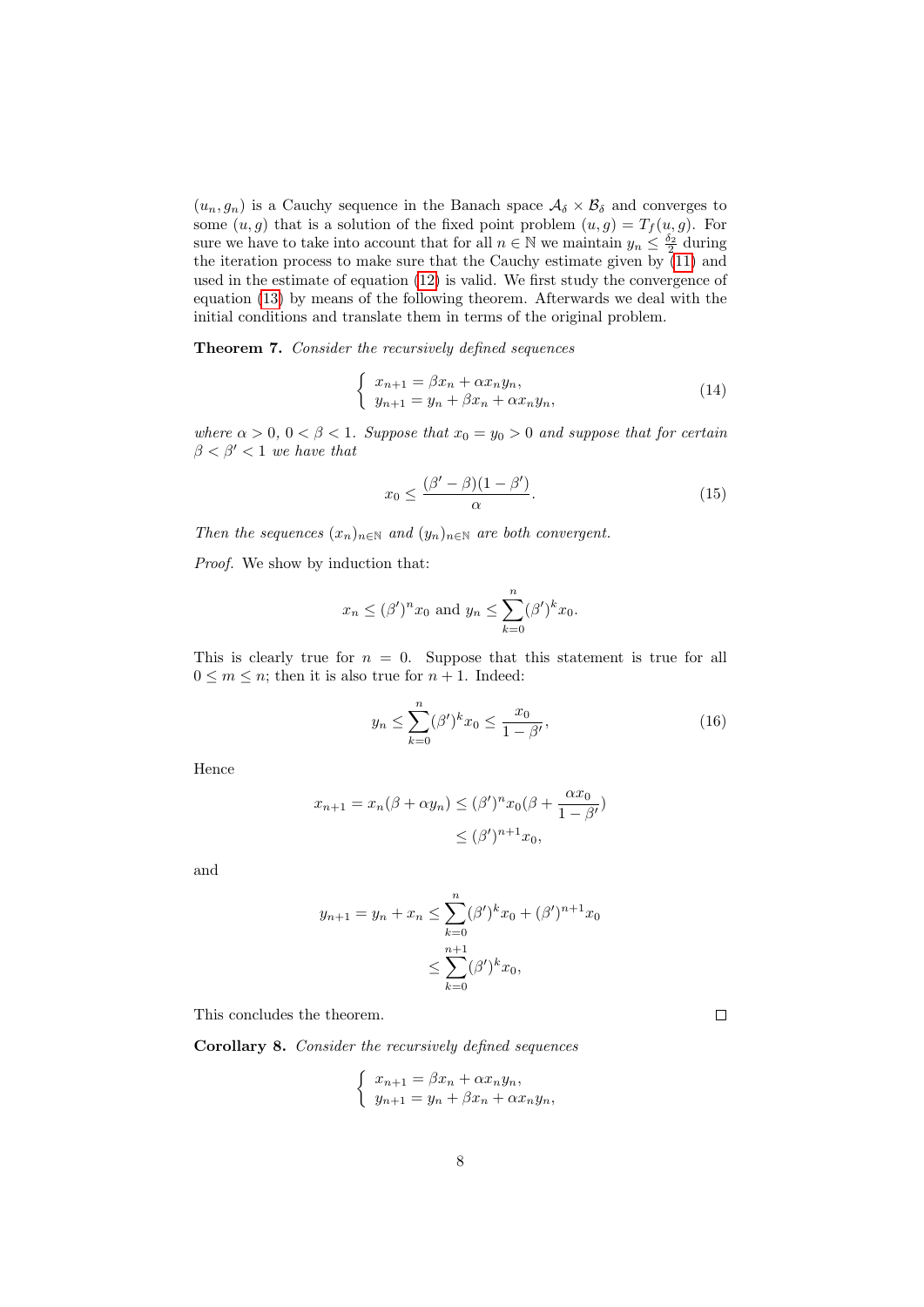where  $\alpha > 0$ ,  $0 < \beta < 1$ . Suppose also that  $x_0 = y_0 > 0$  and

$$
x_0 \le \frac{(1-\beta)^2}{4\alpha};
$$

Then the sequences  $(x_n)_{n\in\mathbb{N}}$  and  $(y_n)_{n\in\mathbb{N}}$  are both convergent. Moreover

<span id="page-8-0"></span>
$$
y_n \le \frac{2x_0}{1 - \beta}.\tag{17}
$$

Proof. The condition  $(15)$  is equivalent to

$$
x_0 \le \frac{(1-\beta)^2}{4\alpha};
$$

because

$$
\frac{(\beta'-\beta)(1-\beta')}{\alpha}
$$

reaches its supremum at  $\beta' = \frac{1+\beta}{2}$  $\frac{1}{2}$ . Inequality [\(17\)](#page-8-0) clearly follows from substituting  $\beta' = \frac{1+\beta}{2}$  $\frac{1}{2}$  in inequality [\(16\)](#page-7-1) in the proof of the previous lemma.

<span id="page-8-1"></span>**Proposition 9.**  $\left( T_f(u_n, g_n) \right)_{n \in \mathbb{N}}$  converges if all of the following three properties hold:

- (i)  $\beta < 1$
- (ii)  $y_n \leq \frac{\delta_2}{2}$ , for each  $n \in \mathbb{N}$  (this is necessary to keep  $||u_n||_{\delta} \leq \frac{\delta_2}{2}$  and  $||g_n||_{\delta} \leq \frac{\delta_2}{2}$ .

(iii) 
$$
x_0 = y_0 = ||T_f(0,0)||_{\delta} = M||f||_{\delta} \le \frac{(1-\beta)^2}{4\alpha}
$$

Proof. The above three conditions ensure that the estimates that lead to the majorating equation [\(13\)](#page-6-0) are valid and that corollary [8](#page-7-2) can be applied.  $\Box$ 

<span id="page-8-2"></span>Lemma 10. The three properties in Proposition [9](#page-8-1) are valid when

- (i)  $||f||_{\delta + \delta_1} < \frac{\delta_1 \delta_2}{2M}$ ,
- (ii)  $||f||_{\delta+\delta_1} \leq \frac{\delta_2(\delta_1-\delta_2)}{4M\delta_1}$  $\frac{(o_1-o_2)}{4M\delta_1},$

$$
(iii) \ \||f||_{\delta+\delta_1} \leq \frac{\frac{1}{2} + M(\delta_1 - \delta_2) - \sqrt{M^2(\delta_1 - \delta_2)^2 + M(\delta_1 - \delta_2)}}{M}.
$$

This simplifies if  $\delta_1 = 2\delta_2$  to

$$
(i) \t||f||_{\delta + \delta_1} \leq \frac{\delta_1}{8M},
$$

(*ii*)  $||f||_{\delta + \delta_1} < \frac{\delta_1}{8M}$ ,

$$
(iii) \ \||f||_{\delta+\delta_1} \leq \frac{1+M\delta_1 - \sqrt{M^2\delta_1^2 + 2M\delta_1}}{2M}.
$$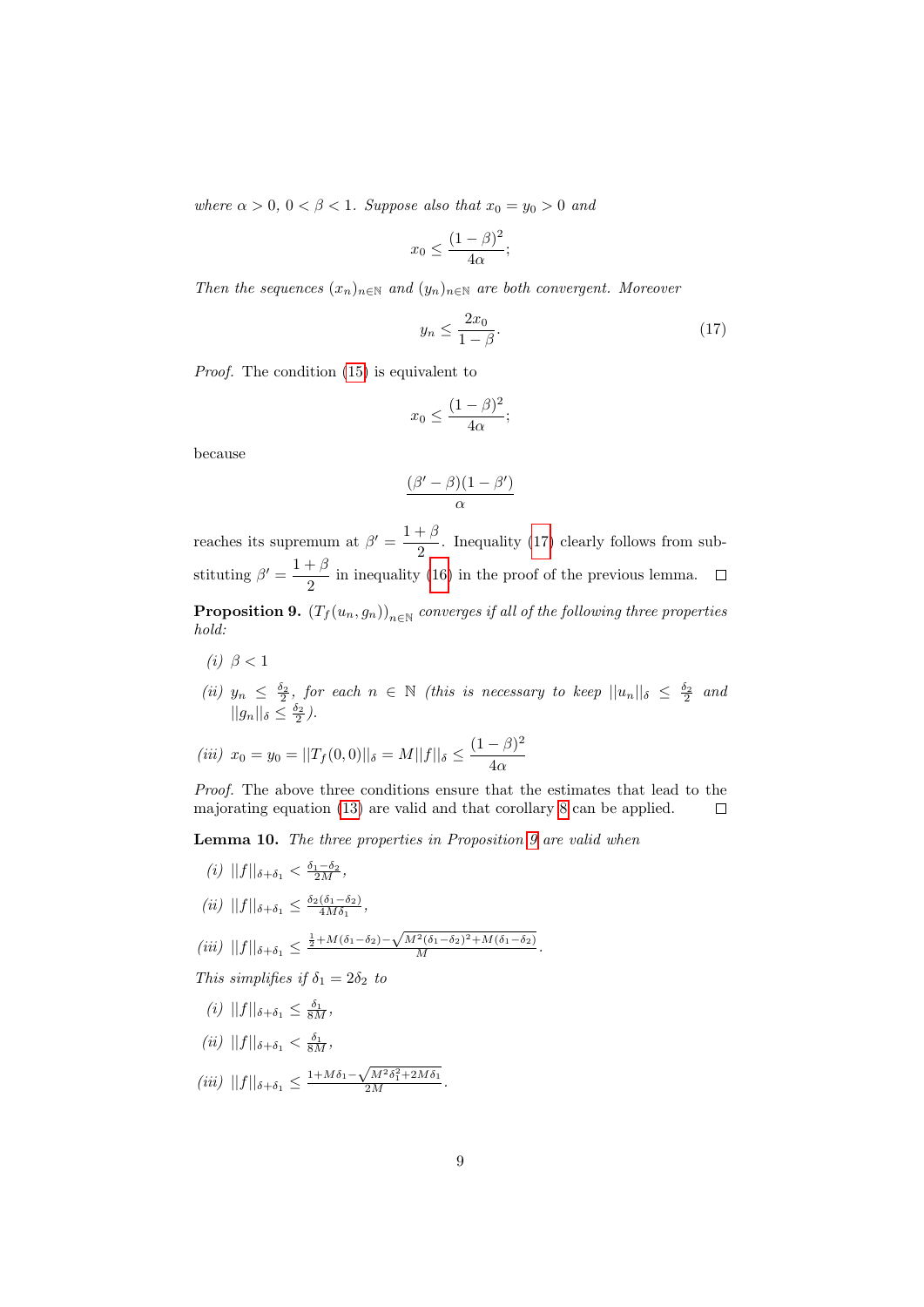*Proof.* The first property in Proposition [9](#page-8-1) is clearly equivalent to  $||f||_{\delta+\delta_1} < \frac{\delta_1-\delta_2}{2M}$ . For the second property we use (we choose  $\beta' = \frac{1+\beta}{2}$ , in the proof above)

$$
y_n \le x_0 \sum_{k=0}^{\infty} (\beta')^k \le x_0 \frac{1}{1 - \beta'} \le x_0 \frac{2}{1 - \beta}.
$$

Hence the second property is valid when

$$
M||f||_{\delta} = x_0 \leq \frac{\delta_2(1-\beta)}{4}
$$
  
\n
$$
\Leftrightarrow ||f||_{\delta} \leq \frac{\delta_2(1-\beta)}{4M}
$$
  
\n
$$
\Leftrightarrow ||f||_{\delta+\delta_1} \leq \frac{\delta_2(1-\beta)}{4M}
$$
  
\n
$$
\Leftrightarrow ||f||_{\delta+\delta_1} \leq \frac{\delta_2}{4M}(1 - \frac{2M||f||_{\delta+\delta_1}}{\delta_1 - \delta_2})
$$
  
\n
$$
\Leftrightarrow \frac{4M}{\delta_2}||f||_{\delta+\delta_1} + \frac{2M||f||_{\delta+\delta_1}}{\delta_1 - \delta_2} \leq 1
$$
  
\n
$$
\Leftrightarrow ||f||_{\delta+\delta_1} \leq \frac{\delta_2(\delta_1 - \delta_2)}{4M\delta_1}.
$$

Since  $||f||_{\delta} \leq ||f||_{\delta+\delta_1}$ , the third property is clearly valid if

$$
||f||_{\delta+\delta_1} \le \frac{(1-\beta)^2}{4M\alpha}
$$
  
\n
$$
\Leftrightarrow 4M\alpha||f||_{\delta+\delta_1} \le (1 - \frac{2M||f||_{\delta+\delta_1}}{\delta_1 - \delta_2})^2
$$
  
\n
$$
\Leftrightarrow 8M^2||f||_{\delta+\delta_1} \le 1 - \frac{4M||f||_{\delta+\delta_1}}{\delta_1 - \delta_2} + \frac{4M^2||f||_{\delta+\delta_1}^2}{(\delta_1 - \delta_2)^2}.
$$
 (18)

We compute the roots of the equation

$$
4M\alpha x = 1 - \frac{4Mx}{\delta_1 - \delta_2} + \frac{4M^2x^2}{(\delta_1 - \delta_2)^2}
$$

$$
\Leftrightarrow 1 - 4M\alpha x - \frac{4Mx}{\delta_1 - \delta_2} + \frac{4M^2x^2}{(\delta_1 - \delta_2)^2} = 0.
$$

We find two positive roots. The smallest is given by

$$
\frac{\frac{1}{2}+M(\delta_1-\delta_2)-\sqrt{M^2(\delta_1-\delta_2)^2+M(\delta_1-\delta_2)}}{M}.
$$

Hence condition [\(18\)](#page-9-0) is valid if

$$
||f||_{\delta + \delta_1} \le \frac{\frac{1}{2} + M(\delta_1 - \delta_2) - \sqrt{M^2(\delta_1 - \delta_2)^2 + M(\delta_1 - \delta_2)}}{M}
$$

The conditions that appear in case  $2\delta_2 = \delta_1$  are obvious.

Summarizing the above, we have the following

<span id="page-9-0"></span> $\Box$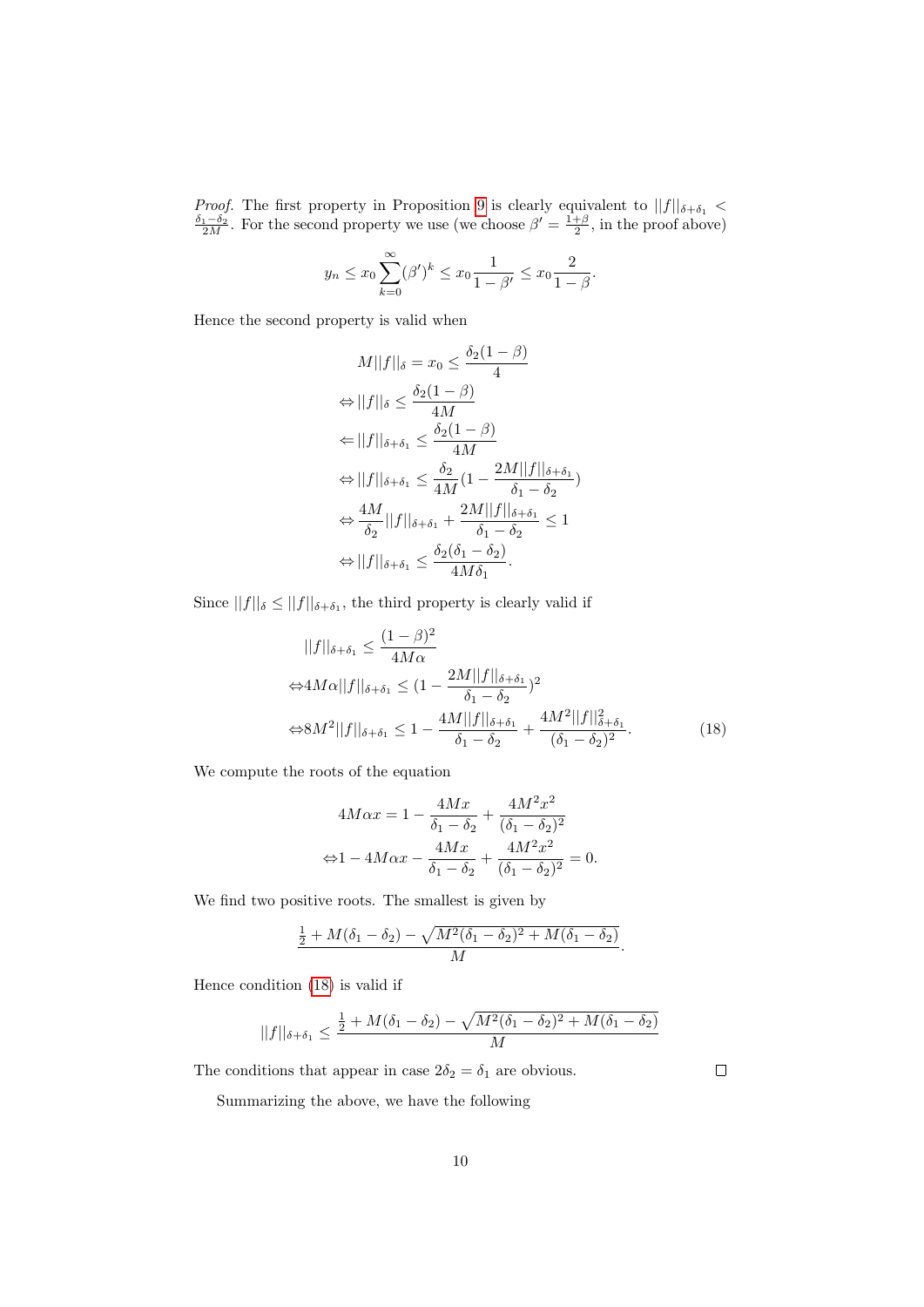<span id="page-10-1"></span>**Proposition 11.**  $(T_f(u_n, g_n))_{n \in \mathbb{N}}$  converges if  $\delta_1 = 2\delta_2$ ,  $\delta_1$  is smaller than  $\frac{2}{5}$  and the following properties hold:

<span id="page-10-2"></span>
$$
||f||_{\delta + \delta_1} \le \min\{\frac{1}{16M^2\delta_1}, \frac{\delta_1}{8M}\}.
$$
 (19)

Here,  $M = \frac{1}{C\delta}$ .

*Proof.* The Taylor series of  $h(x) = 1+x$ √  $\sqrt{x^2 + 2x}$  at infinity starts as  $\frac{1}{8x} + \ldots$ Hence it is natural to consider the function  $g(x) = 1 + x -$ ⊥∪.<br>∖  $\sqrt{x^2 + 2x} - \frac{1}{8x}$ . The derivative of this function is  $g'(x) = \frac{8x^2\sqrt{x(x+2)} - 8x^3 - 8x^2 + \sqrt{x(x+2)}}{2}$  $\frac{8\sqrt{x(x+2)}x^2}{8\sqrt{x(x+2)}x^2}$ . Take now an arbitrary  $x \geq 1$ . Then we have the estimates

$$
8x^{2}\sqrt{x(x+2)} - 8x^{3} - 8x^{2} + \sqrt{x(x+2)} \le 8x^{2}(x+2) - 8x^{3} - 8x^{2} + x + 2
$$
  
\n
$$
\le -6x^{3} - 6x^{2} + x + 2
$$
  
\n
$$
\le -12x^{2} + x + 2
$$
  
\n
$$
\le -11x + 2
$$
  
\n
$$
\le -9,
$$

from which it follows that  $g'(x) < 0$ ; and hence g is decreasing on [1,  $\infty$ [. Because  $\frac{1}{10}$  <  $g(1) = \frac{15}{8} - \sqrt{3} < \frac{1}{5}$  and since

$$
\lim_{x \to \infty} g(x) = 1 - \lim_{x \to \infty} (x - \sqrt{x^2 + 2x}) = 1 - \lim_{x \to \infty} \frac{-2x}{x + \sqrt{x^2 + 2x}} = 0,
$$

it follows that  $g(x) \geq 0$  for all  $x \geq 1$  i.e.  $h(x) \geq \frac{1}{8x}$ . Since  $h'(x) = 1$  $\frac{x+1}{\sqrt{x^2+2x}} = 1 - \frac{\sqrt{x^2+2x+1}}{\sqrt{x^2+2x}} < 0$ , h is decreasing on the interval [0, 1] and hence  $\frac{1}{10} \leq g(1) \leq h(1) \leq h(y)$ , for each  $y \in [0,1]$ . We can summarize that for each  $x \ge 0$  we have that  $\min(\frac{1}{10}, \frac{1}{8x}) \le h(x)$ . Hence also  $\min\{\frac{1}{16M^2\delta_1}, \frac{1}{20M}\}\le$  $\frac{1+M\delta_1-\sqrt{M^2\delta_1^2+2M\delta_1}}{2M}$ . We conclude that all three inequalities in Proposition [10](#page-8-2) are valid if  $||f||_{\delta+\delta_1} \leq \min\{\frac{1}{16M^2\delta_1}, \frac{\delta_1}{8M}\}\$ and  $\delta_1$  is smaller than  $\frac{2}{5}$ .

#### <span id="page-10-0"></span>3 Narrowing the cone

We are now ready to prove the following theorem:

<span id="page-10-3"></span>Theorem 12. Let  $\left(\frac{q_n}{p_n}\right)$ be the continued fraction approximants of  $-\frac{\lambda_1}{\lambda_2}$ . Suppose furthermore that

$$
\sum_{n\geq 0} \frac{|\ln(C_{n+1})|}{p_{n+1} + q_{n+1}} < \infty, \text{ where } C_{n+1} = \frac{|\lambda_1 p_{n+1} + \lambda_2 q_{n+1}|}{p_{n+1} + q_{n+1} + 1}.
$$
 (20)

Then equation [\(6\)](#page-3-1) can be linearized to  $\lambda_1 x \frac{\partial}{\partial x} + \lambda_2 y \frac{\partial}{\partial y}$  by means of a convergent transformation.

Proof. Since the proof is rather technical we explain the idea of proof first. The idea is to give an iterative approach of the transformation

<span id="page-10-4"></span>
$$
x + u(x) = (x + u_2(x)) \circ (x + u_3(x)) \circ \dots
$$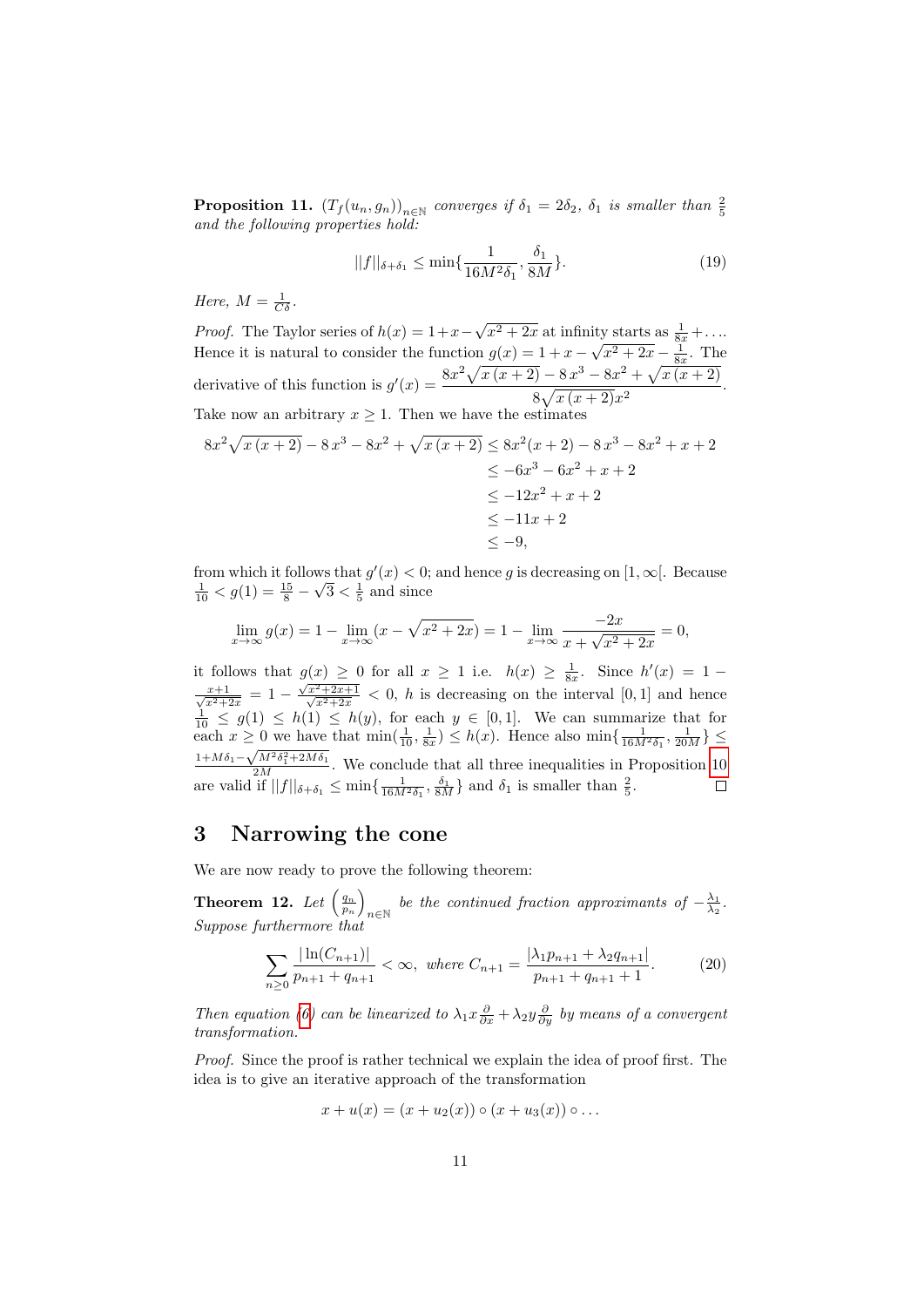to the normal form by narrowing the cone a little further with each transformation. We will narrow the cones in close relation to the continued fraction expansion  $\left(\frac{q_n}{p_n}\right)$ of the ratio  $-\frac{\lambda_1}{\lambda_2}$ . Indeed we will consider the subsequent bad sets (consisting of the indices  $(k, j)$  of corresponding terms  $a_k x^k e_j$  that are not yet removed)

$$
B_{C_n} = \{(k, j) \in \mathbb{N}^2 \times \{1, 2\} | |k_1 \lambda_1 + \lambda_2 k_2 - \lambda_j| \le C_n |k_1 + k_2|, \text{ and } |k| \ge 2\}.
$$
\n(21)

At each step of the procedure we have that  $(x + u_2(x)) \circ (x + u_3(x)) \circ ... \circ (x +$  $u_{n-1}(x)$  transforms the original vector field determined by  $\dot{x} = Ax + f(x)$  to  $\dot{x} = Ax + g_{n-1}(x)$ . We then put  $f_n := g_{n-1}$  and consider at this iteration step n the functional equation:

$$
\mathcal{F}_{C_{n+1}}(u_n, g_n, f_n) = 0.
$$

Here we have a function  $f_n$  that contains only terms in  $B_{C_n}$  and we look for a solution  $(u_n, g_n)$  such that  $g_n$  contains only terms in  $B_{C_{n+1}}$ . This solution is obtained by applying Theorem [3.](#page-3-4) Roughly speaking, this proposition establishes two things.

(i) It provides a bound to the solution

$$
||g_n||_{\delta_n - \delta_1^{(n)}} \le \frac{\delta_2^{(n)}}{2} = \frac{\delta_1^{(n)}}{4}, \ ||u_n||_{\delta_n - \delta_1^{(n)}} \le \frac{\delta_2^{(n)}}{2} = \frac{\delta_1^{(n)}}{4}.
$$
 (22)

There is some freedom to choose the  $\delta_1^{(n)}$ , but one has to take into account a few constraints. First of all we will obtain that  $\delta^{(n+1)} = \delta^{(n)} - \delta_1^{(n)}$ , and since  $\delta_{lim} := \lim_{n \to \infty} \delta^{(n)}$  will play the role of the radius of convergence of the transformation  $u_n$ , we want that  $\delta_{lim} > 0$ . Hence it makes sense to choose  $\delta_1^{(n)} = \frac{\alpha}{2^n}$ , where  $\alpha < 2\delta$ .

(ii) It provides a solution of  $\mathcal{F}_{C_{n+1}}(u_n, g_n, f_n) = 0$  provided that  $||f_n||_{\delta^{(n)}}$ satisfies the corresponding bound [\(19\)](#page-10-2).

It is however not always true that  $||f_n||_{\delta^{(n)}}$  satisfies the bound [\(19\)](#page-10-2). Hence, we can not apply Theorem [3](#page-3-4) directly because  $||f_n||_i \delta^{(n)}$  is possibly too large. Instead we will need to rescale the equation as follows.

Define  $R_{\kappa}: \mathbb{C}^n \longrightarrow \mathbb{C}^n : x \mapsto \kappa x$ . We will extensively use the rescaling operator  $\mathcal{R}_{\kappa}(f) = R_{\kappa}^{-1} \circ f \circ R_{\kappa}$ . We do this because if we want to find a solution  $(u, g)$  of the equation  $\mathcal{F}(u, g, f) = 0$  where  $||f||_{\delta + \delta_1}$  is too large to apply Theorem [3,](#page-3-4) we can solve  $\mathcal{F}(\tilde{u}, \tilde{g}, \mathcal{R}_{\kappa}(f)) = 0$  instead. It is then readily verified that  $u = \mathcal{R}_{\kappa}^{-1}(\tilde{u})$  and  $g = \mathcal{R}_{\kappa}^{-1}(\tilde{g})$  is a solution of  $\mathcal{F}(u, g, f) = 0$ . Moreover  $||\mathcal{R}_{\kappa}(f)||_{\delta+\delta_1} \leq \kappa^{w-1}||f||_{\delta+\delta_1}$ , if f is an analytic function for which  $Df(0) = 0, \ldots, D^{w-1}f(0) = 0$ ; we call this number w the minimal order of f. This approach has the advantage that Theorem [3](#page-3-4) can be applied if we choose  $\kappa$ small enough. Observe that if the minimal order w of f is big, the factor  $\kappa$  can be chosen rather large. To find a lower bound for  $w$  at each iteration step is actually the key to the solution. Such a bound is shown in a subsequent technical Lemma [13.](#page-14-0) We will also need the following technical remark concerning the numbers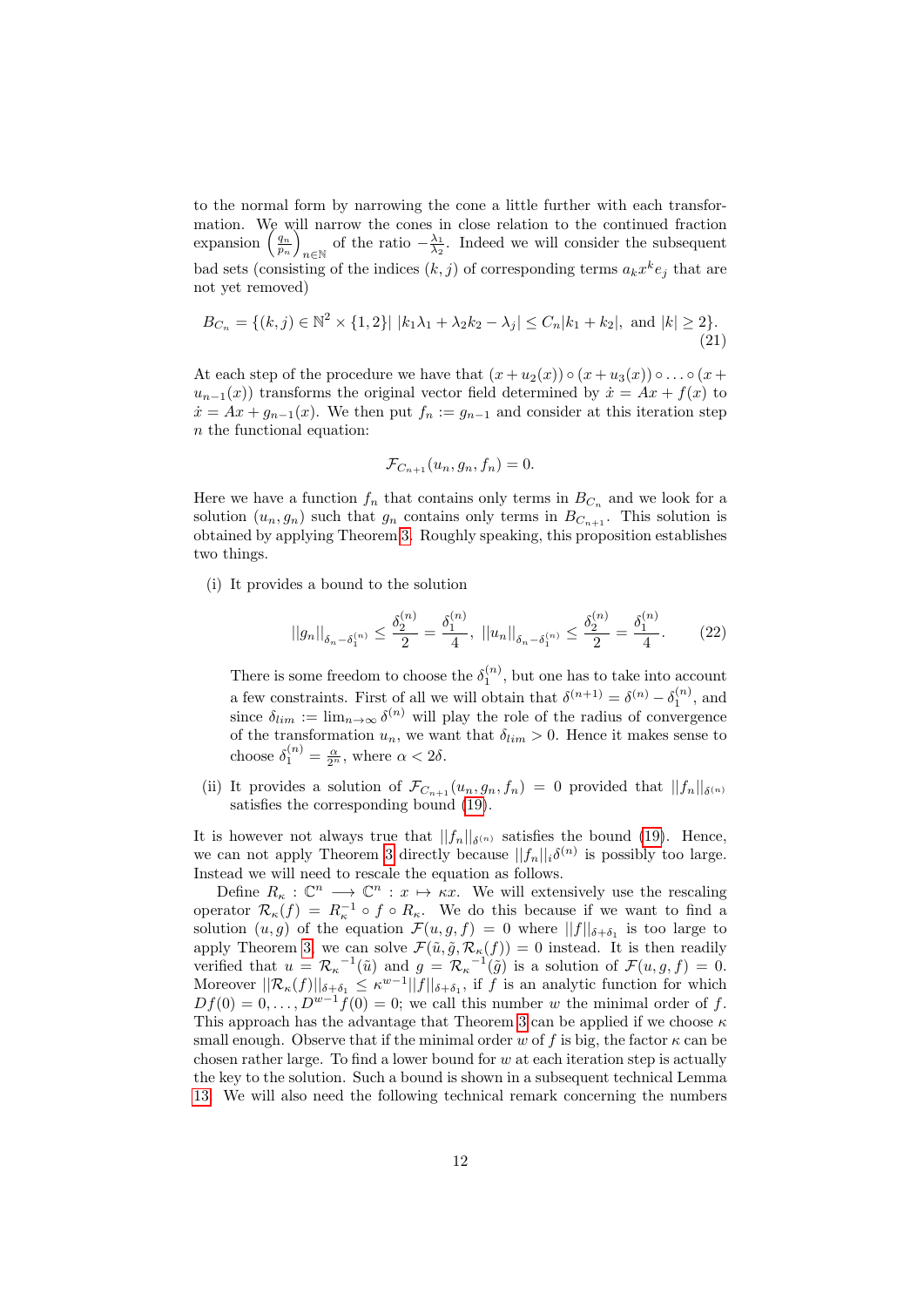$C_n$ : using Lemma [22](#page-21-0) of the appendix it follows that

$$
\left| -\frac{\lambda_1}{\lambda_2} - \frac{q_{n+1}}{p_{n+1}} \right| < \left| -\frac{\lambda_1}{\lambda_2} - \frac{q_n}{p_n} \right|
$$
\n
$$
\implies \left| \frac{\lambda_1 p_{n+1} + \lambda_2 q_{n+1}}{\lambda_2 p_{n+1}} \right| < \left| \frac{\lambda_1 p_n + \lambda_2 q_n}{\lambda_2 p_n} \right|
$$
\n
$$
\implies \left| \frac{\lambda_1 p_{n+1} + \lambda_2 q_{n+1}}{p_{n+1}} \right| < \left| \frac{\lambda_1 q_n + \lambda_2 p_n}{q_n} \right|
$$
\n
$$
\implies C_{n+1} = \left| \frac{\lambda_1 p_{n+1} + \lambda_2 q_{n+1}}{q_{n+1} + p_{n+1} + 1} \right| < \left| \frac{\lambda_1 p_n + \lambda_2 q_n}{q_n + p_n + 1} \right| = C_n
$$

Geometrically this means that  $B_{C_{n+1}} \subset B_{C_n}$  for all  $n \in \mathbb{N}$ .

Let us start the proof of Theorem [12.](#page-10-3) We will start the procedure from a certain  $N_0$  that will be specified in a subsequent technical Lemma [13.](#page-14-0) We define for  $n \geq N_0$ 

$$
\delta_1^{(n)} = \frac{\alpha}{2^{n-1}}, \ \delta_2^{(n)} = \frac{\alpha}{2^n}, \alpha < \frac{\delta}{2}.
$$

We choose  $\kappa_{N_0}$  small enough in such a way that the norm of  $f_{N_0} := \mathcal{R}_{\kappa_{N_0}}(f_{N_0})$  is small enough to apply Theorem [3](#page-3-4) to the equation  $\mathcal{F}_{C_{N_0+1}}(\tilde{u}_{N_0}, f_{N_0+1}, f_{N_0}) = 0$ with  $\delta = \delta^{(N_0)}$  and  $\delta_1 = \delta_1^{(N_0)}$ . We define for later use

$$
\delta^{(N_0)} = \delta - \delta_1^{(N_0)}, \ \delta^{(n)} = \delta^{(n-1)} - \delta_1^{(n)},
$$

for all  $n > N_0$ . It is readily verified that  $\delta_{\lim} = \lim_{n \to \infty} \delta^{(n)} > 0$ . Let  $f_{N_0} :=$  $f \in \mathcal{A}_{\delta}$ . We obtain a solution satisfying the bounds

$$
||\widetilde{u}_{N_0}||_{\delta^{(N_0)}} \le \frac{\delta_2^{(N_0)}}{2} = \frac{\alpha}{2^{N_0+1}},
$$
  

$$
||\widetilde{f}_{N_0+1}||_{\delta^{(N_0)}} \le \frac{\delta_2^{(N_0)}}{2} = \frac{\alpha}{2^{N_0+1}}.
$$

Define  $u_{N_0} = \mathcal{R}_{\kappa_{N_0}}^{-1}(\widetilde{u}_{N_0})$  and  $f_{N_0+1} = \mathcal{R}_{\kappa_{N_0}}^{-1}(\widetilde{f}_{N_0+1})$ .

Suppose now that we have defined  $(u_n, \kappa_n, \tilde{u}_n, \tilde{f}_{n+1}, \gamma_n)$  that satisfy

$$
\begin{cases}\n\widetilde{u}_n = \mathcal{R}_{\gamma_n}(u_n) \\
\widetilde{f}_n = \mathcal{R}_{\gamma_n}(f_n) \\
\gamma_n = \prod_{i=N_0}^{n} \kappa_i = \gamma_{n-1}\kappa_n \\
\delta^{(n)} = \delta - \sum_{i=N_0}^{n} \delta_1^{(i)} \\
||\widetilde{u}_n||_{\delta^{(n)}} \le \delta_1^{(n)} = \frac{\alpha}{2^{n-1}} \\
||\widetilde{f}_{n+1}||_{\delta^{(n)}} \le \delta_1^{(n)} = \frac{\alpha}{2^{n-1}} \\
\mathcal{F}_{C_{n+1}}(\widetilde{u}_n, \widetilde{f}_{n+1}, \widetilde{f}_n) = 0,\n\end{cases}
$$
\n(23)

We define  $(u_{n+1}, \kappa_{n+1}, \widetilde{u}_{n+1}, \widetilde{f}_{n+2}, \gamma_{n+1}),$  and show that they satisfy the same equations where *n* is replaced by  $n + 1$ . It is sufficient to determine  $\kappa_{n+1}$ ,  $\tilde{u}_{n+1}$ ,  $\tilde{f}_{n+2}$ , to check the two inequalities and the functional equation. One can define  $\gamma_{n+1} = \gamma_n \kappa_{n+1}, \mathcal{R}_{\gamma_{n+1}}^{-1}(\widetilde{u}_{n+1}) = u_{n+1}$  and  $\mathcal{R}_{\gamma_{n+1}}^{-1}(\widetilde{f}_{n+2}) = f_{n+2}$  afterwards.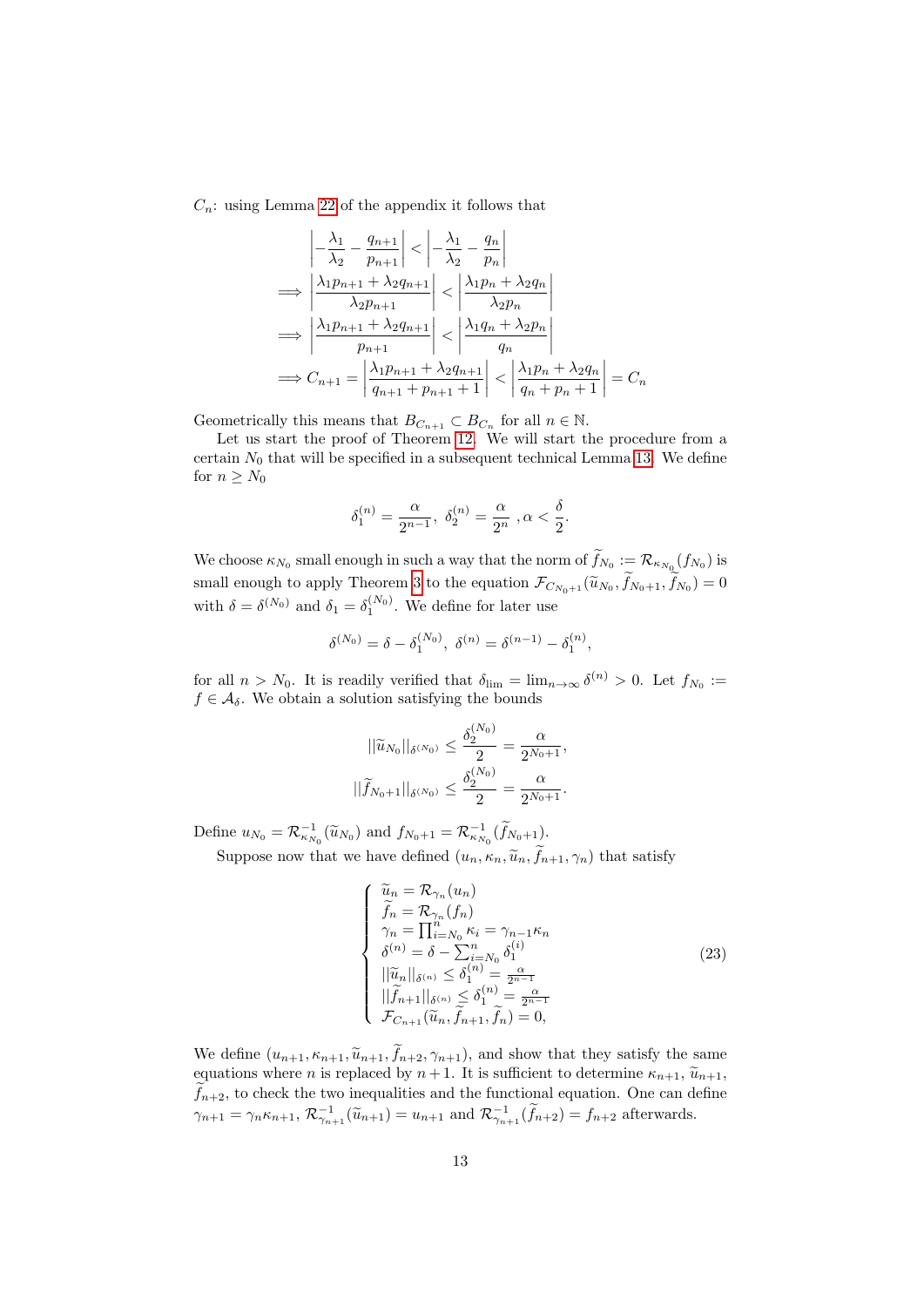We rescale  $f_{n+1}$  to  $\mathcal{R}_{\kappa_{n+1}}(f_{n+1})$  in order to be able to apply Theorem [3,](#page-3-4) with  $\delta = \delta^{(n)} = \delta^{(n+1)} + \delta_1^{(n+1)}, \ \delta_1 = \delta_1^{(n+1)} = \frac{\alpha}{2^n}, \ C = C_{n+2}, \ f = \mathcal{R}_{\kappa_{n+1}}(\tilde{f}_{n+1}).$  Let  $w_{n+1}$  be the minimal order of  $\tilde{f}_{n+1}$ . We want  $\kappa_{n+1}$  to be chosen such that

$$
||\mathcal{R}_{\kappa_{n+1}}(\tilde{f}_{n+1})||_{\delta^{(n+1)}} \leq ||\mathcal{R}_{\kappa_{n+1}}(\tilde{f}_{n+1})||_{\delta^{(n)}} \leq \kappa_{n+1}^{w_{n+1}-1} \frac{\alpha}{2^{n+2}} \leq \min \left\{ \frac{C_{n+2}^2 (\delta^{(n)})^2}{16\delta_1^{(n+1)}}, \frac{C_{n+2}\delta^{(n)}\delta_1^{(n)}}{8} \right\}.
$$

A sufficient choice is

$$
\kappa_{n+1} := \left(\min\left\{\frac{2^n C_{n+2}^2 \delta_{\lim}^2}{4\alpha}, \frac{2^n C_{n+2} \delta_{\lim}}{2\alpha}\right\}\right)^{\frac{1}{w_{n+1}-1}}
$$

.

We apply Theorem [3](#page-3-4) with this choice and find solutions  $u = \tilde{u}_{n+1}$ ,  $g = \tilde{f}_{n+2}$  of  $\widetilde{\mathcal{F}}_{C_{n+2}}(\widetilde{u}_{n+1}, \widetilde{f}_{n+2}, \mathcal{R}_{\kappa_{n+1}}(f_{n+1})) = 0$ , that are bounded by

$$
||\widetilde{u}_{n+1}||_{\delta^{(n)}} \le \frac{\delta_2^{(n+1)}}{2} = \frac{\delta_1^{(n+1)}}{4} = \frac{\alpha}{2^{n+1}} \le \frac{\alpha}{2^n}
$$

$$
||\widetilde{f}_{n+2}||_{\delta^{(n)}} \le \frac{\delta_2^{(n+1)}}{2} = \frac{\delta_1^{(n+1)}}{4} = \frac{\alpha}{2^{n+1}} \le \frac{\alpha}{2^n}.
$$

It will be sufficient to have that  $\lim_{n\to\infty}\gamma_n = \gamma$  exists and  $\gamma > 0$  in order to finish the proof. We will check afterwards that this condition is equivalent to condition [\(20\)](#page-10-4). We explain why the formal power series

$$
x + u(x) := \lim_{n \to \infty} v_n(x) := \lim_{n \to \infty} (x + u_{N_0}(x)) \circ (x + u_{N_0+1}(x)) \circ \dots \circ (x + u_{N_0+n}(x))
$$

converges in a neighbourhood of the origin. Remark that  $x + u(x)$  is welldefined as a formal power series because the minimal order of  $u_n$  tends to infinity whenever *n* tends to infinity. We show that  $||\mathcal{R}_{\gamma}(v_n)||_{\delta_{lim}} \leq D$  for each *n* and a constant  $D$  independent of  $n$ . Remark first that

$$
\mathcal{R}_{\gamma}(v_n)(x)=(x+\mathcal{R}_{\gamma}(u_{N_0})(x))\circ (x+\mathcal{R}_{\gamma}(u_{N_0+1})(x))\circ \ldots \circ (x+\mathcal{R}_{\gamma}(u_{N_0+n})(x)).
$$

We use the estimate

$$
||(x + \mathcal{R}_{\gamma}(u_n)(x))||_{\delta_{\lim}} \le ||(x + \mathcal{R}_{\gamma_n}(u_{N_0+n})(x))||_{\delta^{(N_0+n)}}
$$
  
\n
$$
\le \delta^{(N_0+n)} + ||\mathcal{R}_{\gamma_n}(u_{N_0+n})(x)||_{\delta^{(N_0+n)}}
$$
  
\n
$$
\le \delta^{(N_0+n)} + ||\widetilde{u}_{N_0+n}||_{\delta^{(N_0+n)}}
$$
  
\n
$$
= \delta^{(N_0+n)} + \frac{\alpha}{2^{N_0+n-1}} \le \delta^{(N_0+n-1)},
$$

and observe that

$$
||(x + \mathcal{R}_{\gamma}(u_{N_0})(x)) \circ (x + \mathcal{R}_{\gamma}(u_{N_0+1})(x)) \circ \dots \circ (x + \mathcal{R}_{\gamma}(u_{N_0+n})(x))||_{\delta^{(N_0+n)}} \leq ||(x + \mathcal{R}_{\gamma}(u_{N_0})(x))||_{\delta^{(N_0)}} \leq \delta_{N_0} + \frac{\alpha}{2^{N_0-1}} =: D.
$$

It follows that  $||\mathcal{R}_{\gamma}(v_n)||_{\delta_{lim}} \leq ||\mathcal{R}_{\gamma}(v_n)||_{\delta^{(N_0+n)}} \leq D$  for each  $n \geq 0$ . Hence also  $||\mathcal{R}_{\gamma}(v)||_{\delta_{lim}} \leq D$  showing that v is analytic on  $\bar{B}(0;\delta_{lim}).$ 

We still need to show that  $\lim_{n\to\infty}\gamma_n = \gamma$  exists and  $\gamma > 0$  if condition [\(20\)](#page-10-4) holds. We will need a sharp bound on  $w_n$  first, proven in the subsequent lemma. The existence of the limit is then proven afterwards.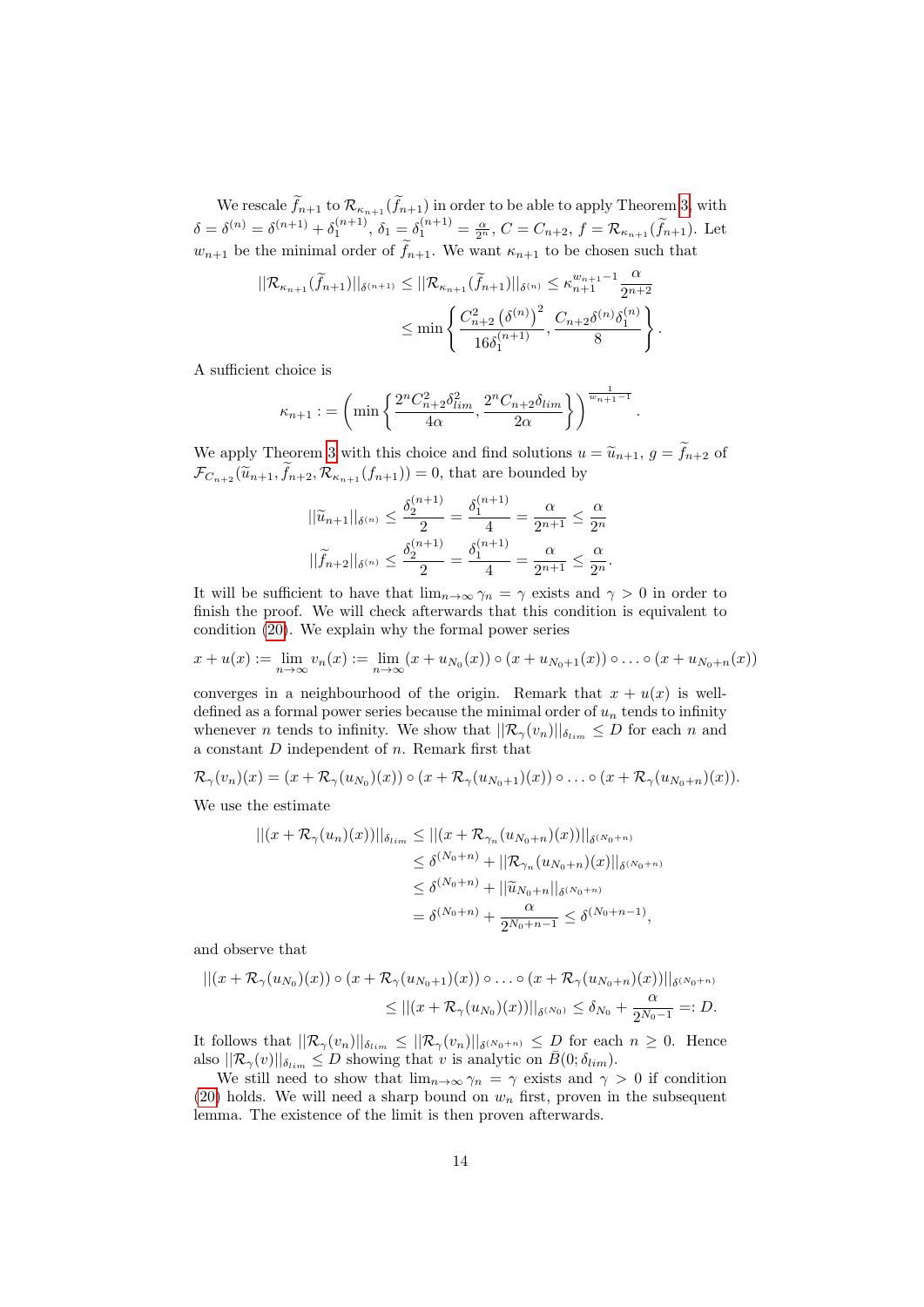<span id="page-14-0"></span>**Lemma 13.** Let  $l \geq 1$  and consider the formal power series  $f_l = \sum_{(k,j) \in \mathbf{B}_{C_l}} a_k x^k e_j$ . Define  $w_l$  to be the smallest natural number for which  $D^{w_l}f_l \neq 0$ ; then there exists an  $N_0 \in \mathbb{N}$  such that  $w_l \geq \frac{p_{l+1}+q_{l+1}+1}{5}$  for each  $l \geq N_0$ .

*Proof.* Throughout the proof we will suppose that  $\lambda_1 > 0$  and  $\lambda_2 < 0$ ; the case where  $\lambda_1 < 0$  and  $\lambda_2 > 0$  is analogous. We give a proof for l odd, i.e.  $l = 2n + 1$ for some  $n \in \mathbb{N}$ . The even case is similar. We define the following lines:

$$
\begin{cases}\nL_1: \quad \lambda_1(k_1-1) + \lambda_2 k_2 = C_{2n+1} (k_1 + k_2) \\
L_2: \quad \lambda_1(k_1-1) + \lambda_2 k_2 = -C_{2n+1} (k_1 + k_2),\n\end{cases}
$$

or, equivalently,

$$
\begin{cases}\nL_1: \quad k_2 = \frac{C_{2n+1} - \lambda_1}{\lambda_2 - C_{2n+1}} k_1 + \frac{\lambda_1}{\lambda_2 - C_{2n+1}} \\
L_2: \quad k_2 = \frac{C_{2n+1} + \lambda_1}{-\lambda_2 - C_{2n+1}} k_1 - \frac{\lambda_1}{\lambda_2 - C_{2n+1}}.\n\end{cases}
$$

 $L_1$  has slope  $\frac{C_{2n+1}-\lambda_1}{\lambda_2-C_{2n+1}}<-\frac{\lambda_1}{\lambda_2}$  and intersection with the line  $k_2=0$  at the point  $P_1 = \left(\frac{-\lambda_1}{C_{2n+1}-\lambda_1}, 0\right)$ . Remark that  $\frac{-\lambda_1}{C_{2n+1}-\lambda_1} = \frac{\lambda_1}{-C_{2n+1}+\lambda_1} > 1$ .  $L_2$ has slope  $\frac{C_{2n+1}+\lambda_1}{-\lambda_2-C_{2n+1}} > -\frac{\lambda_1}{\lambda_2}$  and intersection with the line  $k_2 = 0$  at the point  $P_2 = \left(\frac{\lambda_1}{C_{2n+1}-\lambda_1},0\right)$ . Remark that  $\frac{\lambda_1}{C_{2n+1}-\lambda_1} < 1$ . The lines  $L_1$  and  $L_2$  determine the bounds of the set

$$
\mathbf{B}_{C_{2n+1},1} = \{k \in \mathbb{N}^2 \mid |(k_1 - 1)\lambda_1 + \lambda_2 k_2| < C_{2n+1}|k_1 + k_2|, \text{ and } |k| \ge 2\},
$$
\n
$$
C_{2n+1} = \frac{|\lambda_1 p_{2n+1} + \lambda_2 q_{2n+1}|}{p_{2n+1} + q_{2n+1} + 1}.
$$

We define the lines

$$
\begin{cases}\nM_2: & k_2 = \frac{q_{2n+1}}{p_{2n+1}}(k_1 - 1) \\
M_1: & k_2 = \frac{q_{2n}}{p_{2n}}(k_1 - 1).\n\end{cases}
$$

 $M_1$  is the line passing through  $(1,0)$  and  $P_3 = (p_{2n} + 1, q_{2n})$  and  $M_2$  is the line passing through  $(1,0)$  and  $P_4 = (p_{2n+1} + 1, q_{2n+1})$ , see also Figure [1.](#page-15-0) If  $n \geq N_0$ , then the interior of the triangle with corner points  $(1,0)$ ,  $P_2$ ,  $P_4$  does not contain any point of  $\mathbb{Z}^2$ : indeed, following remark [19](#page-20-0) there is no positive integral point (this is a point  $P = (x, y)$ , where both  $x, y$  are positive integers) in the interior of this triangle if the determinant

$$
\det \begin{vmatrix} p_{2n+1} & \frac{\lambda_1}{C_{2n+1} + \lambda_1} - 1 \\ q_{2n+1} & 0 \end{vmatrix} = \frac{q_{2n+1} C_{2n+1}}{C_{2n+1} + \lambda_1} < 1.
$$

Because  $q_{2n+1}C_{2n+1} = q_{2n+1} \frac{|\lambda_1 p_{2n+1} + \lambda_2 q_{2n+1}|}{p_{2n+1} + q_{2n+1}+1} = |\lambda_1 p_{2n+1} + \lambda_2 q_{2n+1}| \frac{1}{1 - \frac{\lambda_1}{\lambda_1}}$  $1-\frac{\lambda_1}{\lambda_2}+\frac{1}{q_{2n+1}}$  $\rightarrow$ 0, if n tends to  $\infty$ , this is true if  $n \geq N_0$  for a certain  $N_0$  large enough.

Using the same argumentation one shows that there exists no positive integral point in the interior of the triangle determined by  $(1, 0)$ ,  $P_1$ ,  $P_3$ , and hence a fortiori there exists no integral point in the interior of the triangle determined by  $(1, 0)$ ,  $P_1$  and  $P_6$ . Consequently, any positive integral point in  $B_{C_{2n+1},1}$  is can be written as

$$
(1,0) + a(p_{2n}, q_{2n}) + b(p_{2n+1}, q_{2n+1}),
$$
 where  $a, b \in \mathbb{N} \setminus \{0\}.$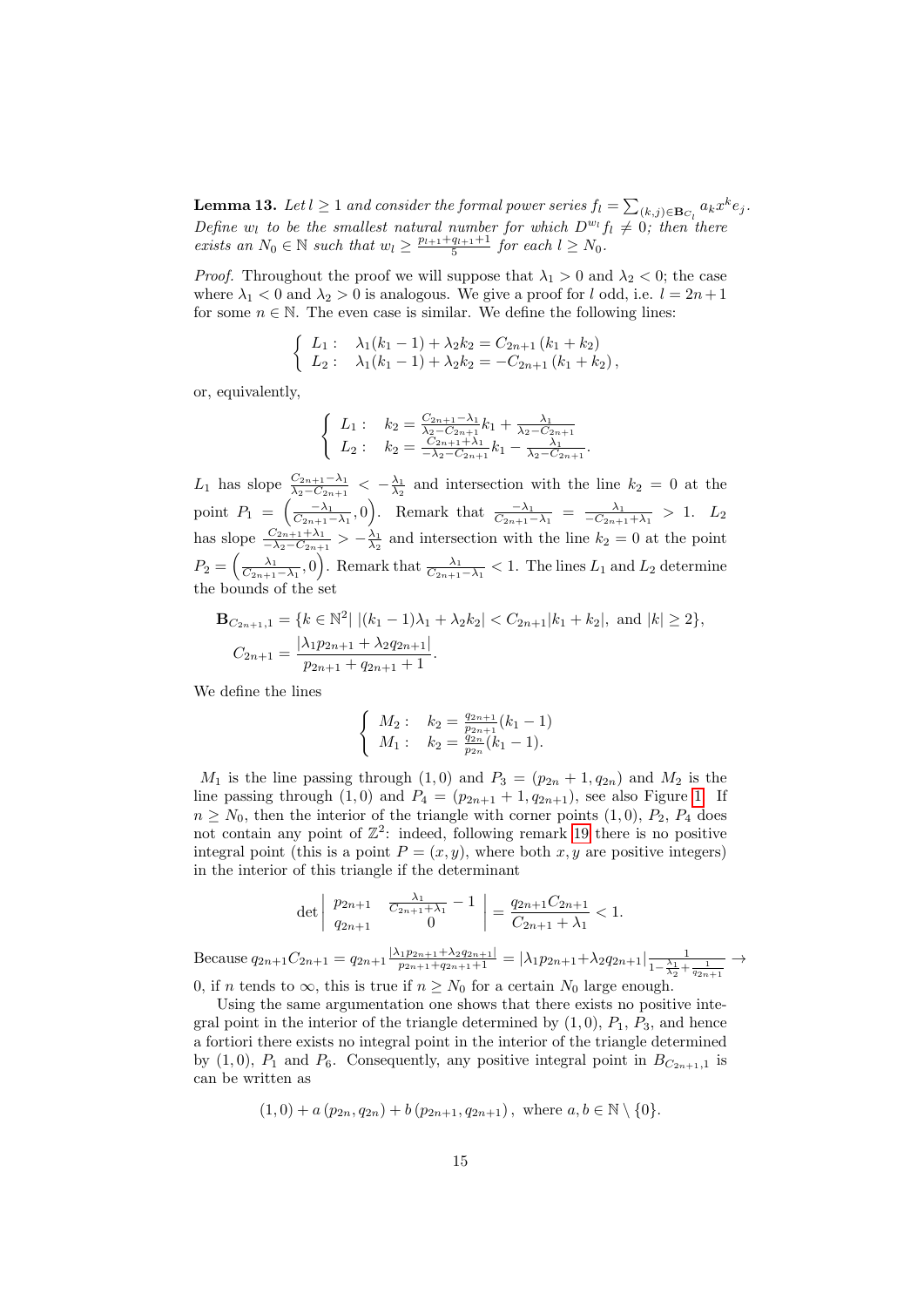

<span id="page-15-0"></span>Figure 1: The cones

We define  $\widetilde{M}_2$  to be the reflection of  $M_2$  with respect to the line R; and  $P_5 = \widetilde{M}_2 \cap R$ . Hence each positive integral point that lies in the set  $B_{C_{2n+1},1}$ that is determined by the lines  $L_1$  and  $L_2$  lies either in the triangle  $\Delta$  with corner points  $(1, 0), P_5, P_1$  or in the cone  $K_2$  determined by the lines  $M_2$  and  $M_2$ . Let now  $P_5 = (a, b)$ . Consider now any point  $P = (a_1, b_1)$  in  $\Delta$ ; then, because the slopes of  $M_2$  anc  $L_1$  are positive, we clearly have that  $a_1 + b_1 \le a + b$ . We compute  $\widetilde{M}_2$  and  $P_5$ . Since  $\widetilde{M}_2$  is the reflection of  $M_2$  with respect to R, it is sufficient to compute the reflexion of  $(p_{2n+1}+1, q_{2n+1}) \in M_2$ . Define  $\eta = -\frac{\lambda_1}{\lambda_2}$ , then  $R : k_2 = \eta(k_1 - 1)$  and  $n = (-\eta, 1)/\sqrt{1 + \eta^2}$  is a unit vector that is perpendicular to R. Hence the reflexion of the point  $(p_{2n+1} + 1, q_{2n+1})$  is given by

$$
\left(p_{2n+1}+1+\frac{2\eta}{1+\eta^2}\left(-p_{2n+1}\eta+q_{2n+1}\right),q_{2n+1}-\frac{2}{1+\eta^2}\left(-p_{2n+1}\eta+q_{2n+1}\right)\right).
$$

It follows that  $\widetilde{M}_2$  :  $k_2 = \beta(k_1 - 1)$ , where

$$
\beta = \frac{q_{2n+1} (1 + \eta^2) - 2(-p_{2n+1}\eta + q_{2n+1})}{p_{2n+1} (1 + \eta^2) + 2\eta (-p_{2n+1}\eta + q_{2n+1})}.
$$

We find now

$$
P_5 = (a, b) = \left( \frac{-\lambda_2 \beta - \lambda_1 + C_{2n+1} \beta}{-\lambda_2 \beta + C_{2n+1} - \lambda_1 + C_{2n+1} \beta}, \frac{-C_{2n+1} \beta}{-\lambda_2 \beta + C_{2n+1} - \lambda_1 + C_{2n+1} \beta} \right).
$$

A straightforward computation results in

$$
a+b = \frac{(p_{2n+1} + q_{2n+1} + 1) (\lambda_1^2 + \lambda_2^2)}{\lambda_1^2 + \lambda_2^2 + 2\lambda_1 (p_{2n+1}\lambda_1 + q_{2n+1}\lambda_2) + 2\lambda_2 (p_{2n+1}\lambda_1 + q_{2n+1}\lambda_2)}.
$$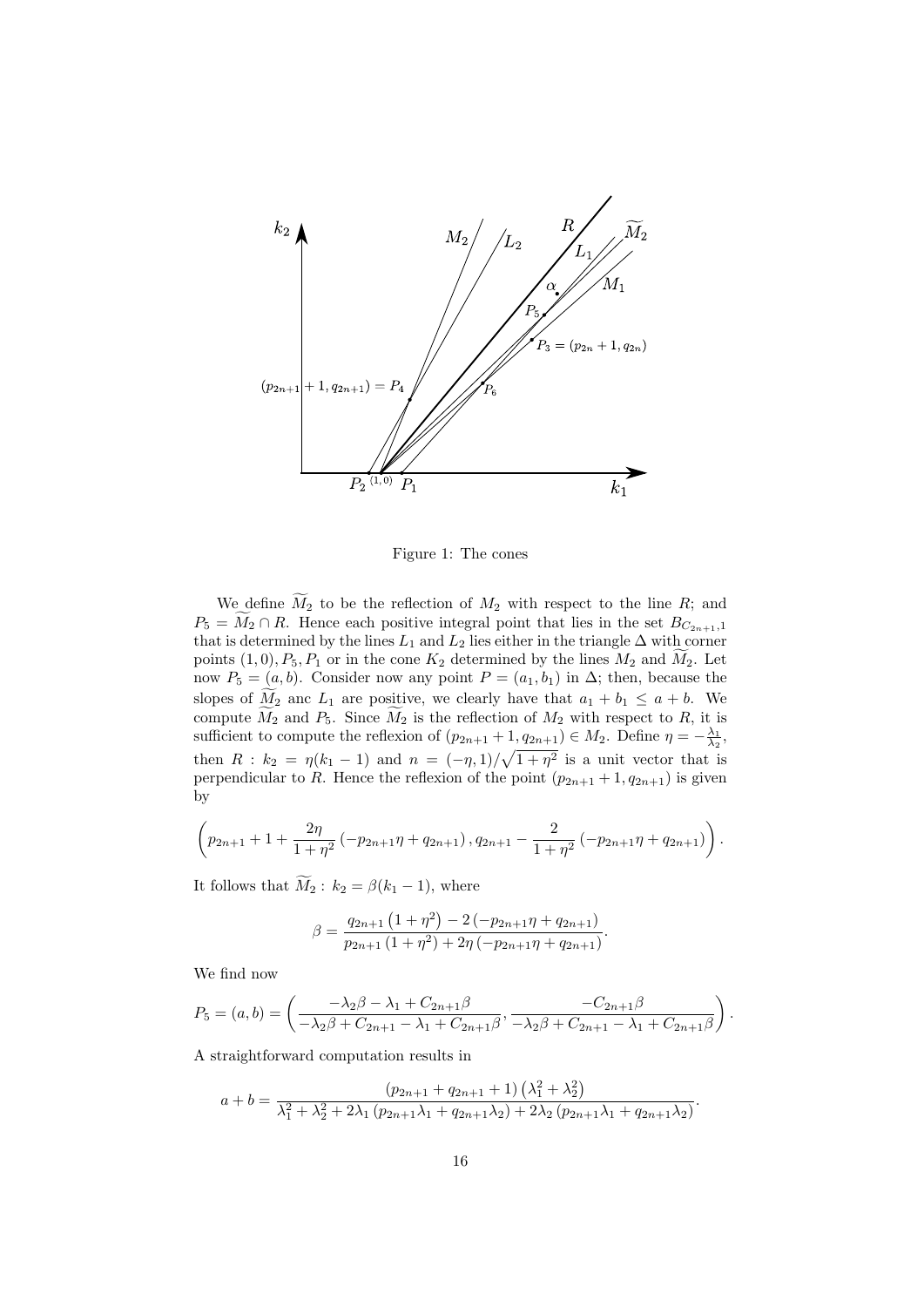It follows that

<span id="page-16-0"></span>
$$
\lim_{n \to \infty} \frac{a+b}{(p_{2n+1} + q_{2n+1} + 1)} = 1.
$$

As a consequence of this it follows that there exists an  $N_0 \in \mathbb{N}$  such that for all  $n \geq N_0$  and for all  $P = (a_1, a_2) \in \Delta$  we have that

$$
a_1 + a_2 \le a + b < 2p_{2n+1} + 2q_{2n+1} + 1. \tag{24}
$$

We consider two cases:

**Case 1:** There exist positive integral points in  $\Delta$ . Consider such an arbitrary point. We already observed that such a point equals

$$
(1 + ap_{2n+1} + bp_{2n}, aq_{2n+1} + bq_{2n}),
$$

for some  $a, b \in \mathbb{N} \setminus \{0\}$ . The weight(=the sum of the coordinates) of this point is given by  $1+ap_{2n+1}+bp_{2n}+aq_{2n+1}+bq_{2n}$ . Since this point lies in  $\Delta$ , [\(24\)](#page-16-0) is valid, and hence  $a = 1$ . Hence the point with lowest weight in  $\Delta$  is given by  $(1+p_{2n+1}+$  $p_{2n}, q_{2n+1}+q_{2n}).$  Clearly  $Q = (1+2p_{2n+1}+p_{2n}, 2q_{2n+1}+q_{2n}) \notin \Delta$ . Because the slope of the line determined by  $(p_{2n} + 1, q_{2n})$  and Q is strictly larger than the slope of  $M_2$ , every point  $(\tilde{c}p_{2n+1}+p_{2n}, \tilde{c}q_{2n+1}+q_{2n})$  with  $\tilde{c} \ge 1$  is either in  $\Delta$  or in the cone  $K_1$  determined by the lines  $M_2$  and  $\widetilde{M}_2$ . As a consequence Q must lie in the cone  $K_1$  (since it is not in  $\Delta$ ). Using Lemma [26](#page-23-0) from the appendix, we know that if  $c \in \mathbb{N}$  and  $2c > a_{2n+2} + 1$ , then  $cq_{2n+1}+q_{2n}$  $\left| \frac{cq_{2n+1}+q_{2n}}{cp_{2n+1}+p_{2n}} - \eta \right| \leq \left|$  $q_{2n+1}$  $\frac{q_{2n+1}}{p_{2n+1}} - \eta$  and hence  $(cp_{2n+1} + p_{2n} + 1, cq_{2n+1} + q_{2n}) \in K_1$ . Again from Lemma [26](#page-23-0) it follows that if  $c \in \mathbb{N}$  and  $2c \le a_{2n+2} - 1$ , then  $(cp_{2n+1} + p_{2n} + 1, cq_{2n+1} + q_{2n}) \notin K_1$ . Because  $Q = (1 + 2p_{2n+1} + p_{2n}, 2q_{2n+1} + q_{2n}) \in K_1$ , we must have that  $2.2 > a_{2n+1} - 1$ , equivalent with  $a_{2n+1} < 5$ . The point with lowest weight in  $B_{C_{2n+1},1}$  is in this case  $\alpha = (p_{2n+1}+p_{2n}+1, q_{2n+1}+q_{2n})$  and has weight  $p_{2n+1}+p_{2n}+q_{2n+1}+q_{2n}+1$ . This weight satisfies

$$
p_{2n+1} + p_{2n} + q_{2n+1} + q_{2n} + 1 \ge \frac{1}{5} \left( 5p_{2n+1} + p_{2n} + 5q_{2n+1} + q_{2n} \right) + 1
$$
  

$$
\ge \frac{1}{5} \left( p_{2n+2} + q_{2n+2} \right) + 1.
$$

Case 2: There are no positive integral points in  $\Delta$ . All positive integral points in  $\mathbf{B}_{C_{2n+1},1}$  lie in the open cone  $K_1$  determined by  $M_2$ and  $\widetilde{M}_2$ . Since clearly  $K_1 = \left\{ (a+1,b) \in \mathbb{N}^2 \middle| \left| \eta - \frac{b}{a} \right| < \left| \eta - \frac{q_{2n+1}}{p_{2n+1}} \right| \right\}$  $\frac{q_{2n+1}}{p_{2n+1}}$  $\}$ . The cone K<sub>1</sub> is contained in the cone  $K_2 = \{(1,0) + a(p_{2n}, q_{2n}) + b(p_{2n+1}, q_{2n+1}) | a, b \ge 1\}$ determined by the lines  $M_2$  and  $M_1$ . Using Lemma [26](#page-23-0) we see that each point  $(1,0) + (cp_{2n+1} + p_{2n}, cq_{2n+1} + q_{2n})$  is in  $K_1$  if  $2c > a_{2n+2} + 1$  and is not in  $K_1$ if  $2c \le a_{2n+2} - 1$ . It follows that the point with lowest weight in  $K_1$  is given by  $(1, 0) + (cp_{2n+1} + p_{2n}, cq_{2n+1} + q_{2n})$ , for a certain  $c \in \mathbb{N}$  that is larger than  $\max\{1, \frac{a_{2n+2}-1}{2}\}\geq \frac{a_{2n+2}}{3}$ . Hence

$$
w_{2n+1} \ge 1 + \frac{a_{2n+2}}{3}p_{2n+1} + p_{2n} + \frac{a_{2n+2}}{3}q_{2n+1} + q_{2n}
$$
  
 
$$
\ge \frac{p_{2n+2} + q_{2n+2}}{3} + 1 \ge \frac{p_{2n+2} + q_{2n+2}}{5} + 1.
$$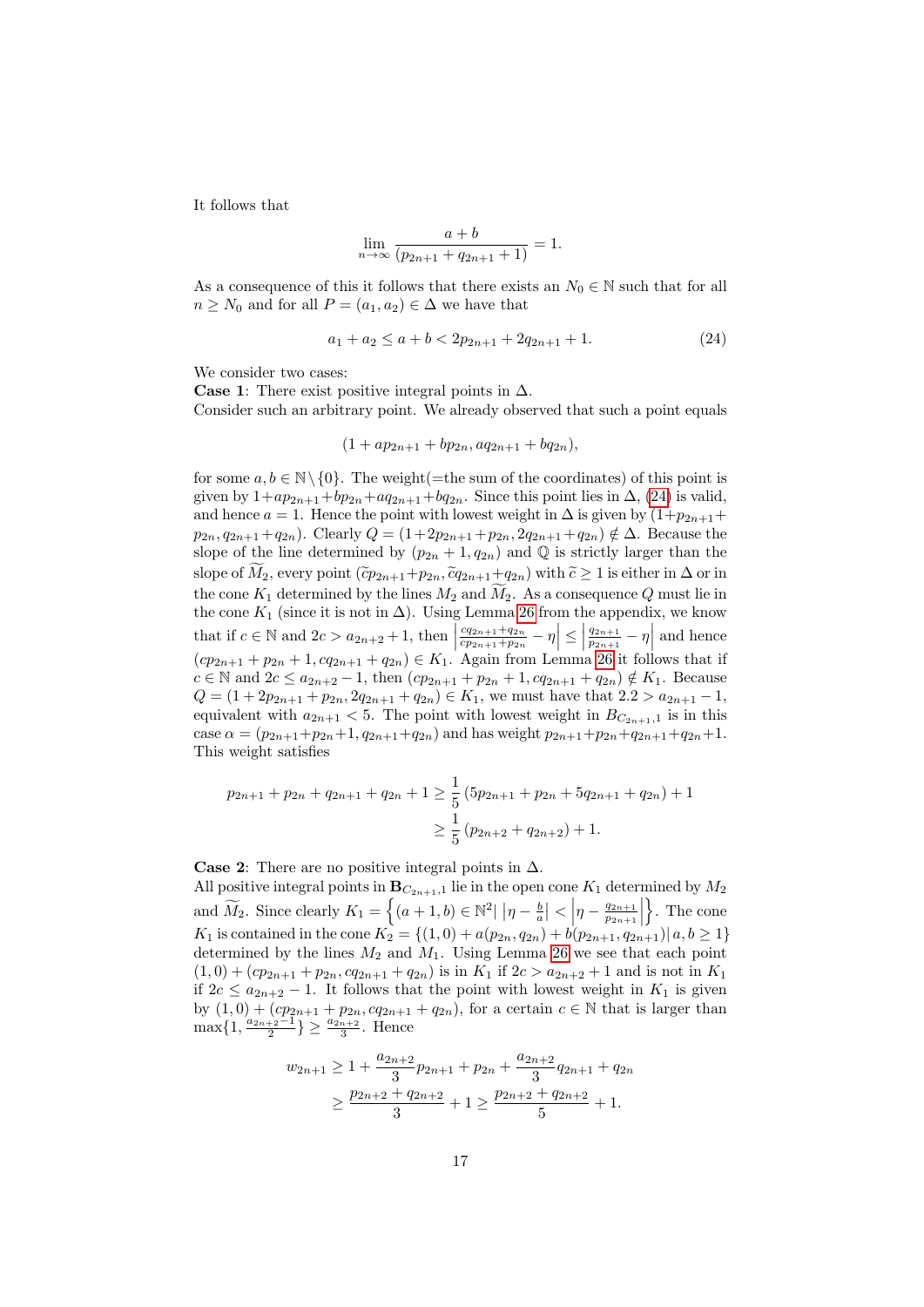Hence the set  $\mathbf{B}_{C_{2n+1},1}$  has minimal weight larger than  $\frac{1+p_{2n+2}+q_{2n+2}}{5}$  Completely analogous one shows that the same is true for the set  $\mathbf{B}_{C_{2n+1},2} = \{(k,2) \in$  $\mathbf{B}_{C_{2n+1}}$ , finishing the proof of Lemma [13.](#page-14-0)

We finish the proof of Theorem [12](#page-10-3) by showing that  $\lim_{n\to\infty} \gamma_n = \gamma > 0$ . Note that  $\gamma_n = \prod_{k=N_0}^n \kappa_k$ , and  $\ln(\gamma_n) = \sum_{k=N_0}^n \ln(\kappa_k)$ .  $\kappa_n$  is defined by

$$
\kappa_n = \left(\min\left\{\frac{2^{n-1}C_{n+1}^2(\delta_{lim})^2}{4\alpha^2}, \frac{2^{n-1}C_{n+1}\delta_{lim}}{2\alpha}\right\}\right)^{\frac{1}{w_n-1}}.
$$

We have that for  $n$  large enough

$$
\kappa_n \le \left(\frac{2^{n-1}C_{n+1}^2(\delta_{lim})^2}{4\alpha^2} \cdot \frac{2^{n-1}C_{n+1}\delta_{lim}}{2\alpha}\right)^{\frac{1}{w_n-1}}
$$

It is hence sufficient to show that the two sums in the right hand side of

$$
\sum_{k=N_0}^{\infty} \ln(\kappa_k) = \sum_{n \ge N_0} \frac{1}{w_n - 1} \ln\left(\frac{4^n \delta_{\lim}^3}{2\alpha^3}\right) + \sum_{n \ge N_0} \frac{1}{w_n - 1} \ln\left(C_{n+1}^3\right) \tag{25}
$$

.

 $\Box$ 

converge if condition [\(20\)](#page-10-4) holds. We use the previous lemma to see that  $w_n-1 \geq$  $p_n + q_n$  in both sums. We consider the first sum. Since  $w_n - 1 \ge \frac{p_{n+1} + q_{n+1}}{5}$  and  $p_{n+1}, q_{n+1}$  go to infinity at least as fast as the Fibonacci sequence, the first sum is obviously convergent. For the second sum we have

$$
\left| \sum_{n \ge N_0} \frac{1}{w_n - 1} \ln \left( C_{n+1}^3 \right) \right| \le 5 \sum_{n \ge N_0} \frac{|\ln(C_{n+1})|}{p_{n+1} + q_{n+1}},
$$

which converges by supposition.

We finish this section by showing that the condition on  $-\frac{\lambda_1}{\lambda_2}$  appearing in the heading of Theorem [12](#page-10-3) holds if the Bruno condition holds.

Proposition 14. The Bruno condition [\(2\)](#page-1-2) implies

$$
\sum_{n\geq 0} \frac{|\ln(C_{n+1})|}{p_{n+1} + q_{n+1}} < \infty, \text{ where } C_{n+1} = \frac{|\lambda_1 p_{n+1} + \lambda_2 q_{n+1}|}{p_{n+1} + q_{n+1} + 1}.
$$

Proof. We have

$$
-\sum_{n\geq 0} \frac{\ln(C_{n+1})}{p_{n+1} + q_{n+1}} = -\sum_{n\geq 0} \frac{\ln\left(\frac{|\lambda_1 p_{n+1} + \lambda_2 q_{n+1}|}{p_{n+1} + q_{n+1} + 1}\right)}{p_{n+1} + q_{n+1}} = -\sum_{n\geq 0} \frac{\ln\left(|\lambda_1 p_{n+1} + \lambda_2 q_{n+1}|\right)}{p_{n+1} + q_{n+1}} + \sum_{n\geq 0} \frac{\ln\left(p_{n+1} + q_{n+1} + 1\right)}{p_{n+1} + q_{n+1}}.
$$

We investigate the two sums on the right hand side of this equation separately. The last sum converges because  $(p_n)_{n \in \mathbb{N}}$  and  $(q_n)_{n \in \mathbb{N}}$  increase at least as fast as the Fibonacci series. For the first sum we use Lemma [21](#page-21-1) which implies that

$$
|\lambda_1 p_{n+1} + \lambda_2 q_{n+1}| \le \frac{|\lambda_2|}{p_{n+2}}.
$$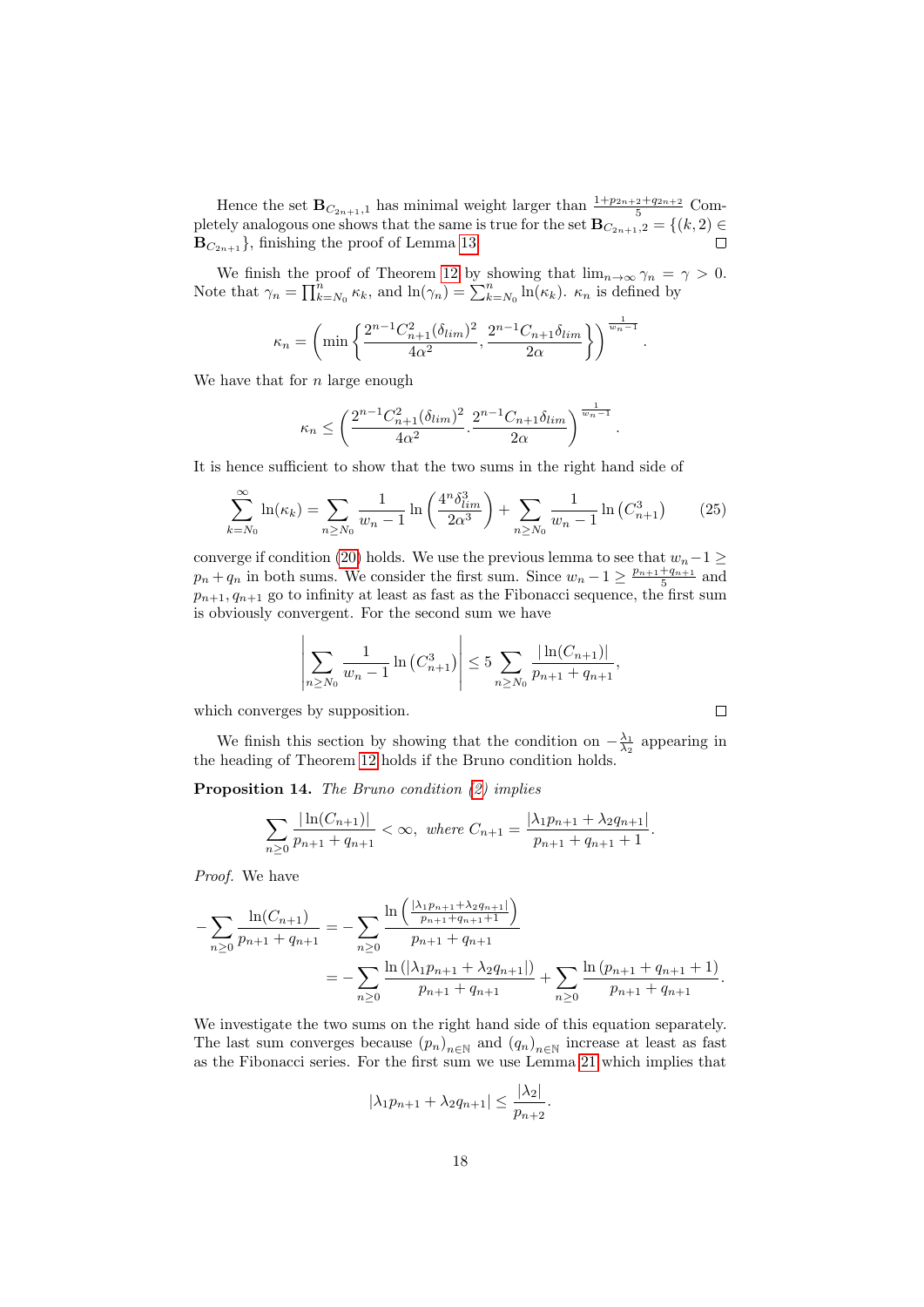We also use Lemma [20](#page-20-1) and obtain

$$
\frac{1}{p_{n+1} + q_{n+1}} = \frac{1}{p_{n+1} \left(1 + \frac{q_{n+1}}{p_{n+1}}\right)} \le \frac{1}{p_{n+1} \left(1 + \frac{q_0}{p_0}\right)}.
$$

Hence

$$
-\sum_{n\geq 0} \frac{\ln(|C_{n+1}|)}{p_{n+1}+q_{n+1}} \leq \left(\frac{1}{1+\frac{q_0}{p_0}}\right) \sum_{n\geq 1} \frac{\ln(p_{n+2})}{p_{n+1}} + \ln(|\lambda_2|) \sum_{n\geq 1} \frac{1}{p_{n+1}}.
$$

It follows that if the Bruno condition  $\sum_{n\geq 1} \frac{\ln(p_{n+2})}{p_{n+1}}$  $\frac{p_{n+2}}{p_{n+1}} < \infty$  holds, then

$$
\sum_{n\geq 0} \frac{|\ln(C_{n+1})|}{p_{n+1} + q_{n+1}} < \infty.
$$

 $\Box$ 

### <span id="page-18-0"></span>4 A more geometric interpretation of the proof

Let  $X = (\lambda_1 x + f_1(x, y)) \frac{\partial}{\partial x} + (\lambda_2 y + f_2(x, y)) \frac{\partial}{\partial y}$ . We already showed that it is possible to find a coordinate transformation that transforms  $X$  to

$$
X_{C_n} = (\lambda_1 x + f_1^{C_n}(x, y)) \frac{\partial}{\partial x} + (\lambda_2 y + f_2^{C_n}(x, y)) \frac{\partial}{\partial y},
$$

where

$$
f_i^{C_n}(x,y) = \sum_{(k,i) \in B_{C_n}} f_{k,i}^{C_n} x^k, B_{C_n} = \left\{ (k,i) \in \mathbb{N}^2 \times \{1,2\} | \left| \langle \lambda, k \rangle - \lambda_j \right| < C_n(k_1 + k_2) \right\},\,
$$

and  $C_n$  is defined as in [\(20\)](#page-10-4). Moreover we already constructed the coordinate transformations id +  $u_n$  that transform  $X_{C_n}$  into  $X_{C_{n+1}}$  within the proof of Theorem [12.](#page-10-3) Let us first rewrite the vector fields  $X_{C_n}$ . Let  $B_{C_n,i} = \{k | (k,i) \in$  $B_{C,n}$ , for  $i \in \{1,2\}$  and consider  $B_{C_n,1}$ . This set has a conical structure that is determined by two lines. Using the same argumentation as in Lemma [13,](#page-14-0) one can show that  $B_{C_n,1} \subset (1,0) + \{a(p_n,q_n) + b(p_{n+1},q_{n+1}) | a,b \in \mathbb{N}\},\$  for  $n \geq N_0$ . Analogous, it follows that  $B_{C_n,2} \subset (0,1) + \{a(p_n,q_n) + b(p_{n+1},q_{n+1}) | a, b \in \mathbb{N}\}.$ As a consequence we can write

$$
X_{C_n} = \lambda_1 x(g_1^{C_n}(u,v)) \frac{\partial}{\partial x} + \lambda_2 y(g_2^{C_n}(u,v)) \frac{\partial}{\partial y},
$$

where  $u = x^{p_n}y^{q_n}$  and  $v = x^{p_{n+1}}y^{q_{n+1}}$ . Let us look at the vector field as a set of differential equations for a moment.

$$
X_{C_n}: \begin{cases} \begin{array}{l} \dot{x} &= \lambda_1 x \left( g_1^{C_n}(u,v) \right) \\ \dot{y} &= \lambda_1 y \left( g_2^{C_n}(u,v) \right). \end{array} \end{cases}
$$

It is interesting to look at  $u = x^{q_n}y^{p_n}$ ,  $v = x^{q_{n+1}}y^{p_{n+1}}$  as a 'coordinate transformation'. Note that (at points where it is defined) we have that

$$
\frac{u^{q_{n+1}}}{v^{q_n}} = x^{p_n q_{n+1} - p_{n+1} q_n} = x^{\pm 1}, \frac{u^{p_{n+1}}}{v^{p_n}} = y^{p_{n+1} q_n - p_n q_{n+1}} = y^{\pm 1}.
$$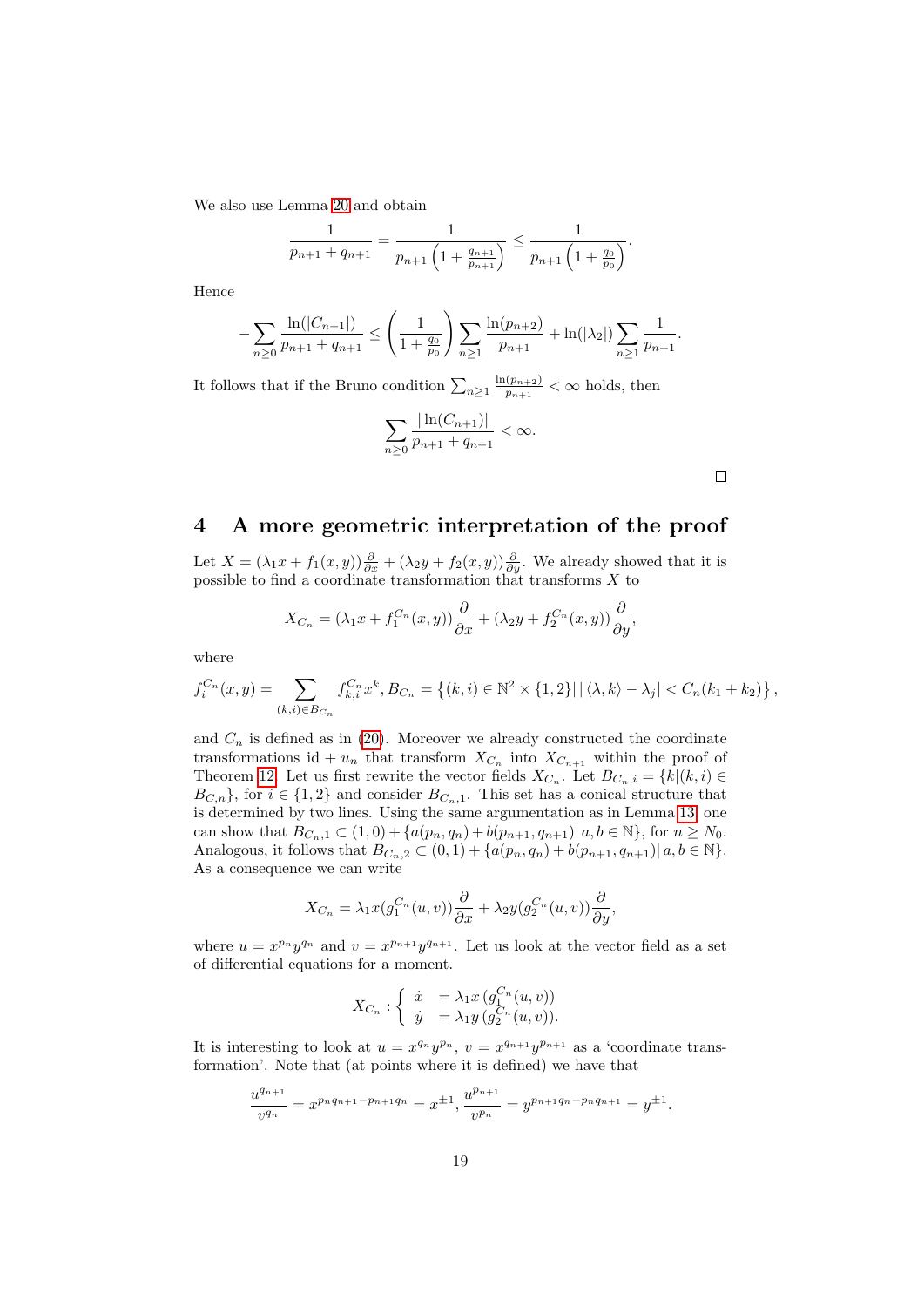The sign depends on the parity of n. Moreover we can compute  $\dot{u}$ ,  $\dot{v}$  and find

$$
Z_{C_n} : \begin{cases} \n\dot{u} = (\lambda_1 p_n + \lambda_2 q_n) u \left( \frac{\lambda_1 p_n f^{C_n}(u, v) + \lambda_2 q_n g^{C_n}(u, v)}{\lambda_1 p_n + \lambda_2 q_n} \right) \\
\dot{v} = (\lambda_1 p_{n+1} + \lambda_2 q_{n+1}) v \left( \frac{\lambda_1 p_{n+1} f^{C_n}(u, v) + \lambda_2 q_{n+1} g^{C_n}(u, v)}{\lambda_1 p_{n+1} + \lambda_2 q_{n+1}} \right) \\
\end{cases} \tag{26}
$$

Using the definition of continued fractions, one verifies that  $\eta_n = (\lambda_1 p_n +$  $\lambda_2 q_n$ / $(\lambda_1 p_{n+1} + \lambda_2 q_{n+1})$  is a positive real but non-rational number. Moreover, one checks that if the continued fraction of  $-\lambda_1/\lambda_2$  is given as  $[a_0, a_1, a_2, \ldots]$ , then  $\eta_n = [a_n, a_{n+1}, a_{n+2}, \ldots]$ . In short we have the following diagram:

$$
X \xrightarrow{\operatorname{Tr}} X_{C_1} \xrightarrow{\operatorname{Tr}} X_{C_2} \xrightarrow{\operatorname{Tr}} X_{C_2} \dots
$$
\n
$$
\downarrow R \qquad \downarrow R \qquad \downarrow R \qquad \downarrow R
$$
\n
$$
Z_{C_1} \xrightarrow{\operatorname{Tr}} \bullet \xrightarrow{\operatorname{Tr}} \cdot \cdot \cdot \cdot
$$
\n
$$
Z_{C_2} \xrightarrow{\operatorname{Tr}} \cdot \cdot \cdot \cdot \cdot
$$
\n
$$
Z_{C_3} \dots
$$
\n
$$
(27)
$$

In this scheme  $Tr$  stands for a reduction by applying Theorem [2](#page-2-0) and  $R$  stands for a 'coordinate transformation' of the type  $u = x^{p_n}y^{q_n}$ ,  $v = x^{p_{n+1}}y^{q_{n+1}}$ . One then verifies afterwards that every square in this diagram commutes. Our original idea was to try to lift the transformations from the lower lines of these squares to the top lines and keeping track of radius of convergence at each step and trying to show convergence of the linearization procedure (provided some diophantine condition is valid). It is possible to provide a direct proof of the convergence of the linearization procedure with the use of this diagram, but the computations are a bit more lengthy. We provided this interpretation because it enlightens the real renormalization nature: the used transformations deliver an equations that has exactly the same nature as the starting equation!

## 5 Appendix

In order to be self-contained, we collect some more or less standard results about continued fractions that we have used above, see also [\[11,](#page-24-11) [7,](#page-24-12) [14,](#page-24-7) [8\]](#page-24-13). Let  $\eta \in \mathbb{R} \setminus \mathbb{Q}$ . The continued fraction expansion of  $\eta = -\frac{\lambda_1}{\lambda_2} = [a_0; a_1, a_2, \ldots]$  is defined as follows:

$$
-\frac{\lambda_1}{\lambda_2} = a_0 + \cfrac{1}{a_1 + \cfrac{1}{a_2 + \dots}}
$$

More formally we have  $a_0 := [\eta], b_0 := \eta - [\eta], a_1 := \lfloor \frac{1}{b_0} \rfloor, b_1 := \frac{1}{b_0}$  $\lfloor \frac{1}{b_0} \rfloor, \ldots, a_n := \lfloor \frac{1}{b_{n-1}} \rfloor, b_n := \frac{1}{b_{n-1}} - \lfloor \frac{1}{b_{n-1}} \rfloor$ . We define the ratio's  $\frac{q_n}{p_n}$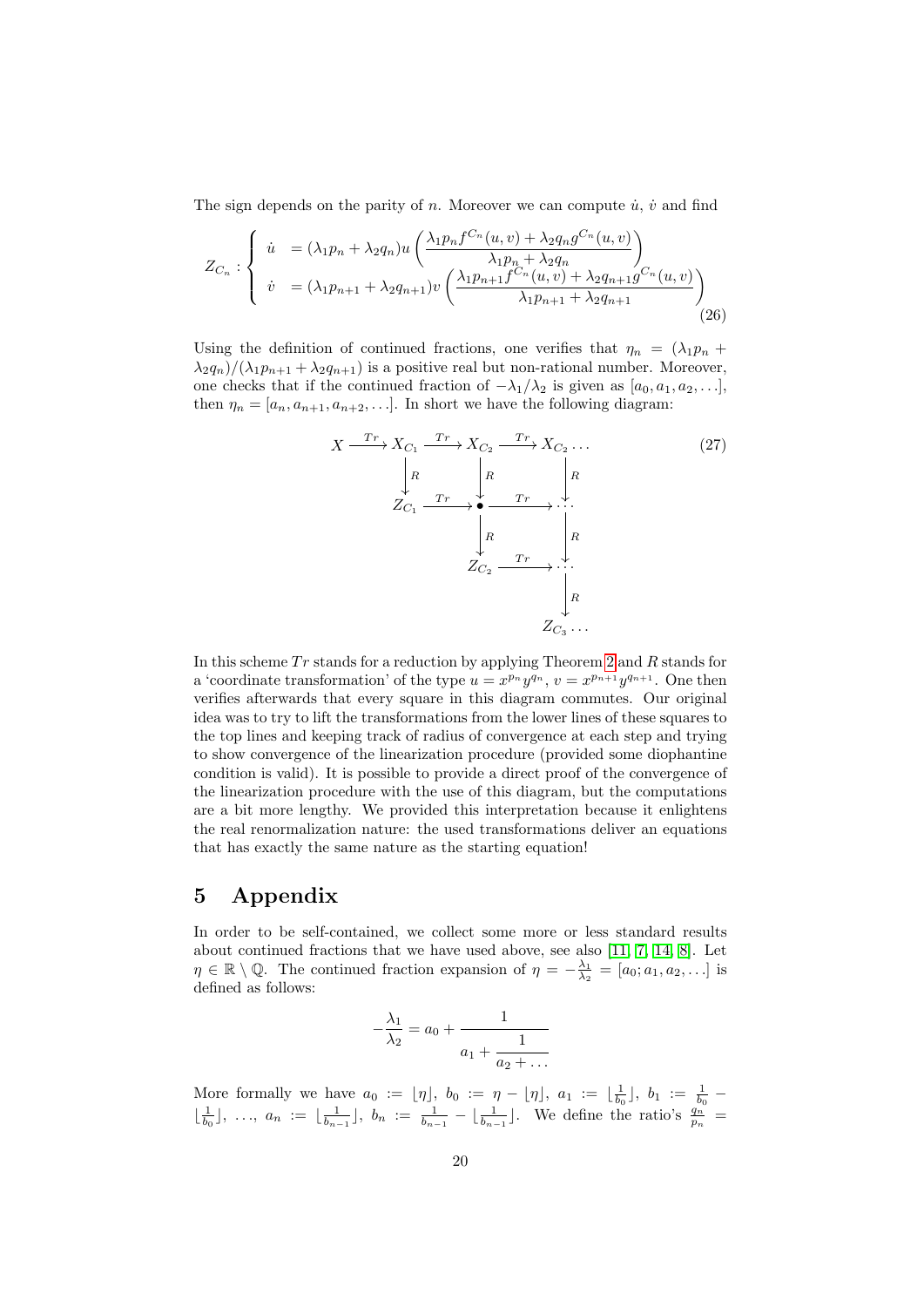$[a_0; a_1, \ldots, a_n, 0, 0, \ldots] \in \mathbb{Q}$ . For example we have that  $\frac{q_0}{p_0} = \frac{a_0}{1}, \frac{q_1}{p_1} = \frac{a_0 a_1 + 1}{a_1},$  $\frac{q_2}{p_2} = \frac{a_0 a_1 a_2 + a_0 + a_2}{a_1 a_2 + 1}$  and so on. We have recursively

$$
(q_{n+1}, p_{n+1}) = (a_{n+1}q_n + q_{n-1}, a_{n+1}p_n + p_{n-1}).
$$
\n(28)

For any  $n \in \mathbb{N}$  and any  $x \in \mathbb{R}$  we define

$$
[a_0, a_1, \dots, a_{n-1}, x] = -\frac{\lambda_1}{\lambda_2} = a_0 + \cfrac{1}{a_1 + \cfrac{1}{a_2 + \ddots + a_{n-1} + \frac{1}{x}}}
$$

One says that the eigenvalues  $(\lambda_1, \lambda_2)$  satisfy a  $\tau$ -diophantine condition if the inequality

$$
|\lambda_1 k_1 + \lambda_2 k_2| \ge \frac{C_0}{(k_1 + k_2)^\tau}
$$

holds for all non-zero  $(k_1, k_2) \in \mathbb{N}^2$ .

We state some useful lemmas concerning continued fractions. These can for instance be found in [\[11,](#page-24-11) [7,](#page-24-12) [14,](#page-24-7) [8\]](#page-24-13) with proofs.

**Lemma 15.** Let  $x > 0$ ,  $n \in \mathbb{N} \setminus \{0\}$ , then

$$
[a_0, a_1, \dots, a_{n-1}, x] = \frac{xq_{n-1} + q_{n-2}}{xp_{n-1} + p_{n-2}}.
$$
\n(29)

**Lemma 16.** The set of ratio's  $-\frac{\lambda_1}{\lambda_2}$  that do not satisfy the Bruno condition has zero Lebesgue measure in  $\{(\lambda_1, \lambda_2) \in \mathbb{R}^2 \mid \lambda_1 > 0, \lambda_2 < 0\}.$ 

Lemma 17. Let  $\left(\frac{q_n}{p_n}\right)$ be the continued fraction expansion of  $-\frac{\lambda_1}{\lambda_2}$  then the sequences  $(p_n)_{n \in \mathbb{N}}$  and  $(q_n)_{n \in \mathbb{N}}$  increase at least as fast as the Fibonacci sequence.

**Lemma 18.** The continued fraction expansion  $\left(\frac{q_n}{p_n}\right)$  $\lim_{n \in \mathbb{N}}$  of  $-\frac{\lambda_1}{\lambda_2}$  satisfies the recurrence relations

$$
q_n p_{n-1} - p_n q_{n-1} = (-1)^n.
$$
\n(30)

<span id="page-20-0"></span>Remark 19. Geometrically this means that the parallellogram spanned by the vectors  $(q_n, p_n)$  and  $(q_{n-1}, p_{n-1})$  has surface area 1. Hence there are, apart from the corner points, no other integer couples in the closure of the parallellogram spanned by these two vectors.

<span id="page-20-1"></span>Lemma 20. The following sequence of inequalities is true:

$$
\frac{q_0}{p_0} \leq \ldots \leq \frac{q_{2n-2}}{p_{2n-2}} \leq \frac{q_{2n}}{p_{2n}} \leq \ldots \leq -\frac{\lambda_1}{\lambda_2} \leq \ldots \leq \frac{q_{2n+1}}{p_{2n+1}} \leq \frac{q_{2n-1}}{p_{2n-1}} \ldots \leq \frac{q_1}{p_1}.
$$

Geometrically, this means that the slope of the resonant line is approached alternately from above by the continued fractions with an odd index, and from below by the continued fractions with an even index.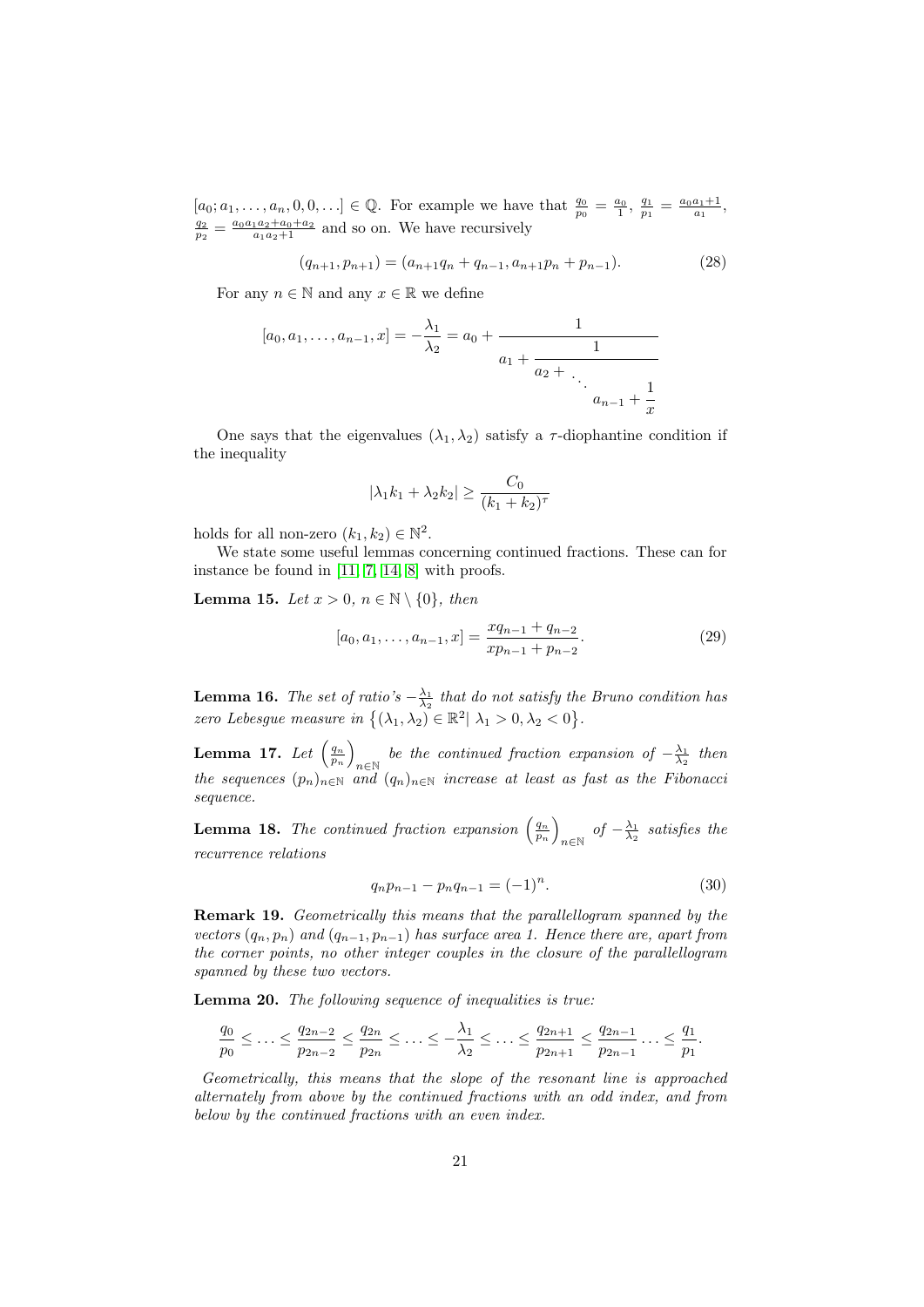Lemma 21. Let  $\left(\frac{q_n}{p_n}\right)$ be the continued fraction expansion of  $\eta \in \mathbb{R}^+ \setminus \mathbb{Q}$ . Then

<span id="page-21-1"></span>
$$
\frac{1}{p_n + p_{n+1}} < |p_n \eta - q_n| < \frac{1}{p_{n+1}}.\tag{31}
$$

<span id="page-21-0"></span>Lemma 22.  $\left(\left|-\frac{\lambda_1}{\lambda_2}-\frac{q_n}{p_n}\right|\right)$  $\setminus$  $i s a \ strictly \ decreasing \ sequence.$ 

Let  $\eta \in \mathbb{R} \setminus \mathbb{Q}, \eta \geq 0$ . We say that  $(a, b) \in \mathbb{N}^2, b \neq 0$  is a best rational approximation to  $\eta$  if  $|b\eta - a| < |p\eta - a|$  for all  $q, p \in \mathbb{N}$  for which  $0 < p \leq b$ .

**Lemma 23.** Let  $\eta \in \mathbb{R} \setminus \mathbb{Q}$ ,  $\eta \geq 0$ . Then every best rational approximation  $(a, b)$  has a ratio  $\frac{a}{b}$  that is a continued fraction approximant of  $\eta$  (i.e. there exists a  $k \in \mathbb{N}$  such that  $\frac{q_k}{p_k} = \frac{a}{b}$ .

We continue with some results on best rational approximation of  $\eta$  of the second kind. Because we only found a proof written in german by Perron [\[11\]](#page-24-11), we thought it could be useful to add a proof.

If  $\frac{A}{B}$  has the property that every rational number that lies between  $\eta$  and  $\frac{A}{B}$ has a larger denominator, then we say that  $\frac{A}{B}$  is a best rational approximation of  $\eta$  of the second kind.

Suppose now that  $\eta = [a_0, a_1, \ldots]$ . We define  $\xi_{\nu} = [a_{\nu}, a_{\nu+1}, \ldots]$ . One can verify that

<span id="page-21-2"></span>
$$
\eta = \frac{q_{\nu-1}\xi_{\nu} + q_{\nu-2}}{p_{\nu-1}\xi_{\nu} + p_{\nu-2}},
$$

$$
\xi_{\nu} = \frac{p_{\nu-1}\eta - q_{\nu-2}}{p_{\nu-1}\eta - q_{\nu-2}}.
$$

Let  $p_{-1} = 0$ ,  $q_{-1} = 1$ . We define the following two approximation series of  $\eta$ , here is  $\left(\frac{q_n}{p_n}\right)$ the continued fraction expansion of  $\eta$ :

$$
\frac{q_0}{p_0}, \frac{q_1 + q_0}{p_1 + p_0}, \frac{2q_1 + q_0}{2p_1 + p_0}, \dots, \frac{a_2q_1 + q_0}{a_2p_1 + p_0} = \frac{q_2}{p_2}, \frac{q_3 + q_2}{p_3 + p_2}, \dots, \frac{a_4q_3 + q_2}{a_4p_3 + p_2}, \dots
$$
\n
$$
\frac{q_0 + q_{-1}}{p_0 + q_{-1}}, \frac{2q_0 + q_{-1}}{2p_0 + p_{-1}}, \dots, \frac{a_1q_0 + q_{-1}}{a_1p_0 + p_{-1}} = \frac{q_1}{p_1}, \frac{q_2 + q_1}{p_2 + p_1}, \dots, \frac{a_3q_2 + q_1}{a_3p_2 + p_1}, \dots
$$
\n(33)

Each member of  $(32)$  is smaller then  $\eta$  and each member of  $(33)$  is larger then  $\eta$ . Both sequences [\(32\)](#page-21-2) and [\(33\)](#page-21-3) are sorted by growing denominator. We show a few approximation lemmas.

**Lemma 24.** Let  $\nu \in \mathbb{N}$ ,  $\nu \geq 2$ . Every positive rational number  $\frac{A}{B}$  that is different from each of the members of  $(32)$  and  $(33)$  that is as close or closer to η as

<span id="page-21-3"></span>
$$
\frac{cq_{\nu-1}+q_{\nu-2}}{cp_{\nu-1}+p_{\nu-2}},
$$

for a certain  $0 \leq c \leq a_{\nu}$ , has a larger denominator (i.e.  $B > cp_{\nu-1} + p_{\nu-2}$ ).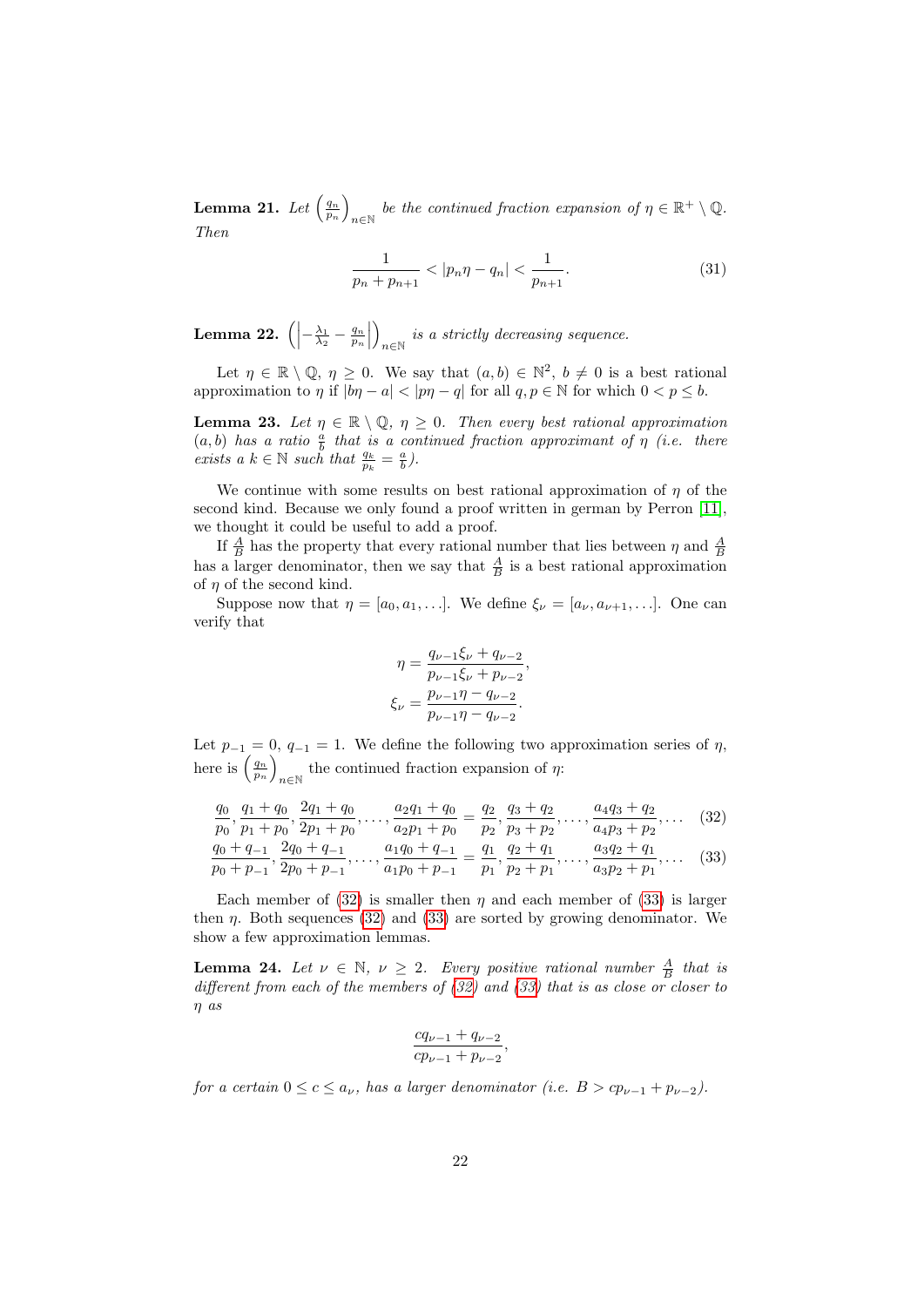*Proof.* Let  $\frac{A}{B}$  be such that

$$
\left|\eta - \frac{A}{B}\right| \le \left|\eta - \frac{cq_{\nu-1} + q_{\nu-2}}{cp_{\nu-1} + p_{\nu-2}}\right|,
$$

and suppose that  $\frac{A}{B}$  is not one of the members of [\(32\)](#page-21-2) or [\(33\)](#page-21-3). Then

$$
\left| \frac{A}{B} - \frac{q_{\nu-1}}{p_{\nu-1}} \right| = \left| \left( \eta - \frac{q_{\nu-1}}{p_{\nu-1}} \right) - \left( \eta - \frac{A}{B} \right) \right| \tag{34}
$$

$$
\stackrel{(a)}{\leq} \left| \left( \eta - \frac{q_{\nu-1}}{p_{\nu-1}} \right) \right| + \left| \left( \eta - \frac{A}{B} \right) \right| \tag{35}
$$

<span id="page-22-0"></span>
$$
\stackrel{(b)}{\leq} \left| \left( \eta - \frac{q_{\nu-1}}{p_{\nu-1}} \right) \right| + \left| \left( \eta - \frac{cq_{\nu-1} + q_{\nu-2}}{cp_{\nu-1} + p_{\nu-2}} \right) \right| \tag{36}
$$

$$
\stackrel{(c)}{\leq} \left| \left( \eta - \frac{q_{\nu-1}}{p_{\nu-1}} \right) - \left( \eta - \frac{cq_{\nu-1} + q_{\nu-2}}{cp_{\nu-1} + p_{\nu-2}} \right) \right|.
$$
 (37)

Remark that both quantities between the absolute values in [\(36\)](#page-22-0) have an opposite sign. Furthermore, it is impossible that we have an equality in both  $(a)$ and (b), because this would mean that  $\frac{A}{B}$  lies between  $\eta$  and  $\frac{q_{\nu-1}}{p_{\nu-1}}$  and between  $\eta$  and  $\frac{cq_{\nu-1}+q_{\nu-2}}{c_{p_{\nu-1}+p_{\nu-2}}}$ , which is contradictory since  $\eta - \frac{q_{\nu-1}}{p_{\nu-1}}$  $\frac{q_{\nu-1}}{p_{\nu-1}}$  and  $\eta - \frac{cq_{\nu-1}+q_{\nu-2}}{cp_{\nu-1}+p_{\nu-2}}$  $\frac{cq_{\nu-1}+q_{\nu-2}}{cp_{\nu-1}+p_{\nu-2}}$  have a different sign. Consequently

$$
\left|\frac{A}{B} - \frac{q_{\nu-1}}{p_{\nu-1}}\right| < \left|\frac{q_{\nu-1}}{p_{\nu-1}} - \frac{cq_{\nu-1} + q_{\nu-2}}{cp_{\nu-1} + p_{\nu-2}}\right| = \frac{1}{p_{\nu-1}\left(c p_{\nu-1} + p_{\nu-2}\right)},
$$

and

$$
|Ap_{\nu-1} - q_{\nu-1}B| < \frac{B}{cp_{\nu-1} + p_{\nu-2}}.
$$

Since  $\frac{A}{B} \neq \frac{q_{\nu-1}}{p_{\nu-1}}$  $\frac{q_{\nu-1}}{p_{\nu-1}}$  it follows that  $|Ap_{\nu-1} - q_{\nu-1}B| \geq 1$ , since it is a natural number. As a consequence  $B > cp_{\nu-1} + p_{\nu-2}$ , which finishes the proof.

**Lemma 25.** If  $\frac{A}{B}$  is a best rational approximation of  $\eta$  of the second kind, then  $\frac{A}{B}$  is one of the members of [\(32\)](#page-21-2) or [\(33\)](#page-21-3).

*Proof.* Suppose that  $\frac{A}{B}$  is a rational that is different from all members of [\(32\)](#page-21-2) and [\(33\)](#page-21-3). We consider two cases.

Case 1:  $\frac{A}{B} < \eta$ . In this case  $\frac{A}{B}$  lies either between two subsequent members of [32](#page-21-2) or  $\frac{A}{B} < \frac{q_0}{p_0}$ . If  $\frac{A}{B} < \frac{q_0}{p_0} = \frac{a_0}{1} < \eta$ , we have a contradiction, since the ratio  $\frac{a_0}{1}$  has a denominator that is not strictly smaller then the denominator of  $\frac{A}{B}$ . If  $\frac{(c-1)q_{\nu-1}+q_{\nu-2}}{(c-1)p_{\nu-1}+p_{\nu-2}} < \frac{A}{B}$  $cq_{\nu-1}+q_{\nu-2}$  $\frac{cq_{\nu-1}+q_{\nu-2}}{cp_{\nu-1}+p_{\nu-2}}<\eta$ , then also

$$
0 < \left| \frac{A}{B} - \frac{(c-1)q_{\nu-1} + q_{\nu-2}}{(c-1)p_{\nu-1} + p_{\nu-2}} \right| < \left| \frac{(c-1)q_{\nu-1} + q_{\nu-2}}{(c-1)p_{\nu-1} + p_{\nu-2}} - \frac{cq_{\nu-1} + q_{\nu-2}}{cp_{\nu-1} + p_{\nu-2}} \right|
$$
\n
$$
= \frac{1}{((c-1)p_{\nu-1} + p_{\nu-2})(cp_{\nu-1} + p_{\nu-2})}.
$$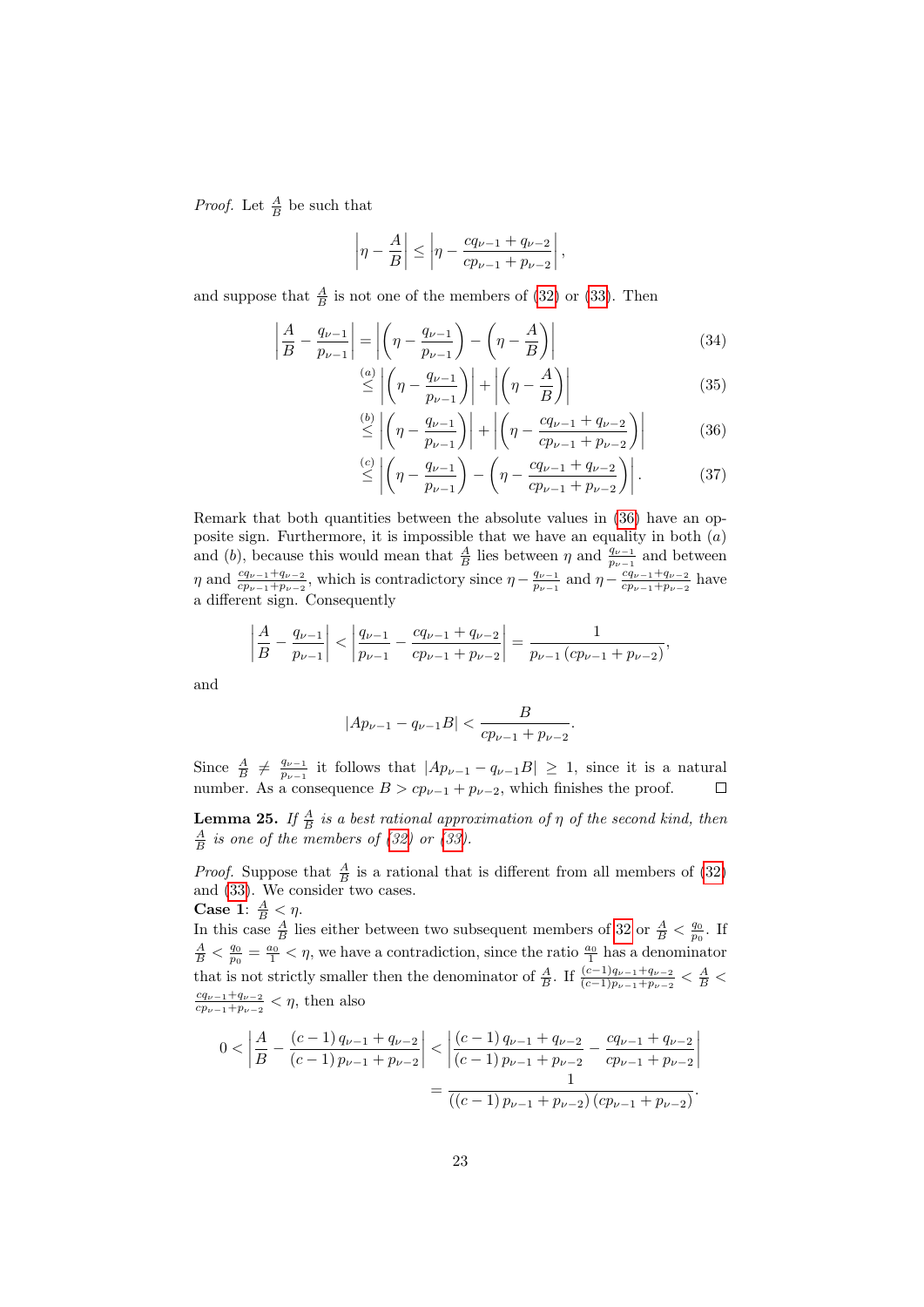This implies

$$
0<\left|A\left(\left(c-1\right)p_{\nu-1}+p_{\nu-2}\right)-B\left(c p_{\nu-1}+p_{\nu-2}\right)\right|<\frac{B}{cp_{\nu-1}+p_{\nu-2}}.
$$

It follows that  $B > cp_{\nu-1}+p_{\nu-2}$ , because  $|A((c-1)p_{\nu-1}+p_{\nu-2})-B(cp_{\nu-1}+p_{\nu-2})|$ is a nonzero natural number. Case 2:  $\frac{A}{B} > \eta$ .  $\Box$ The proof is analogous and is left to the reader.

In fact we can be more precise on which members of [\(32\)](#page-21-2) and [\(33\)](#page-21-3) are best rational approximation of  $\eta$  of the second kind. Remark that the following lemma is one of the key ingredients to obtain the equivalence with the Bruno condition.

<span id="page-23-0"></span>Lemma 26. Consider the ratio

$$
\frac{cq_{\nu-1}+q_{\nu-2}}{cp_{\nu-1}+p_{\nu-2}},\ 0
$$

We have that if  $2c > a_{\nu} + 1$  then this ratio is a best approximation of the second kind; and if  $2c \le a_{\nu} - 1$  then this ratio is not a best approximation of the second kind.

It is clear that  $\frac{cq_{\nu-1}+q_{\nu-2}}{c_{p_{\nu-1}+p_{\nu-2}}}$  is a best rational approximation of the second kind if

$$
\left|\eta - \frac{cq_{\nu-1} + q_{\nu-2}}{cp_{\nu-1} + p_{\nu-2}}\right| < \left|\eta - \frac{q_{\nu-1}}{p_{\nu-1}}\right|,
$$

which is equivalent with

$$
\left|\frac{c\left(p_{\nu-1}\eta-q_{\nu-1}\right)+p_{\nu-2}\eta-q_{\nu-2}}{cp_{\nu-1}+p_{\nu-2}}\right| < \left|\frac{\eta p_{\nu-1}-q_{\nu-1}}{p_{\nu-1}}\right|.
$$

We now use  $\xi_{\nu} = \frac{p_{\nu-1}\eta - q_{\nu-2}}{p_{\nu-1}\eta - q_{\nu-2}}$  $\frac{p_{\nu-1}\eta-q_{\nu-2}}{p_{\nu-1}\eta-q_{\nu-2}}$ , to obtain the equivalence with

$$
\left| \frac{(c - \xi_{\nu}) (p_{\nu-1} \eta - q_{\nu-1})}{cp_{\nu-1} + p_{\nu-2}} \right| < \frac{\eta p_{\nu-1} - q_{\nu-1}}{p_{\nu-1}},
$$

and simplifies to

$$
p_{\nu-1} |(c - \xi_{\nu})| < c p_{\nu-1} + p_{\nu-2}.
$$

We have that  $c < a_{\nu} \leq \xi_{\nu}$  hence this is equivalent to

<span id="page-23-1"></span>
$$
p_{\nu-1}(\xi_{\nu}-c) < cp_{\nu-1} + p_{\nu-2}.\tag{38}
$$

Suppose that  $2c > a_{\nu} + 1$ , then

$$
2cp_{\nu-1} + p_{\nu-2} \ge (a_{\nu} + 1)p_{\nu-1} + p_{\nu-1} = a_{\nu}p_{\nu-1} \le \xi_{\nu}B_{\nu-1},
$$

and [\(38\)](#page-23-1) is fullfilled. Suppose now that  $2c \le a_{\nu} - 1$ , then

$$
2cp_{\nu-1} + p_{\nu-2} \le (a_{\nu} - 1)p_{\nu-1} + p_{\nu-1} \le b_{\nu}p_{\nu-1} \le \xi_{\nu}p_{\nu-1},
$$

and [\(38\)](#page-23-1) is false.